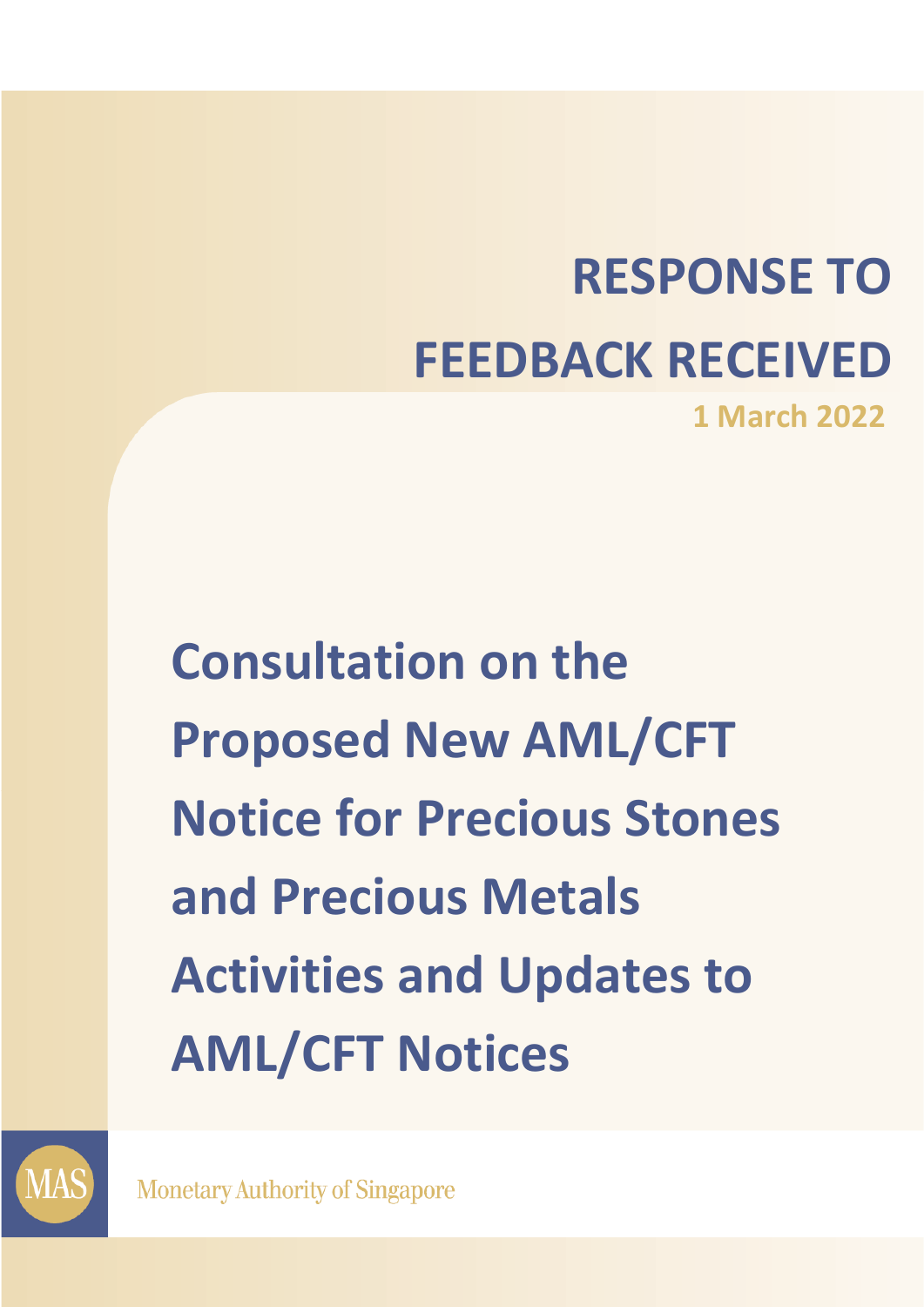# **Contents**

| 1 |                                                                    |
|---|--------------------------------------------------------------------|
| 2 | New MAS AML/CFT Notice for Financial Institutions dealing in PSMs3 |
| 3 |                                                                    |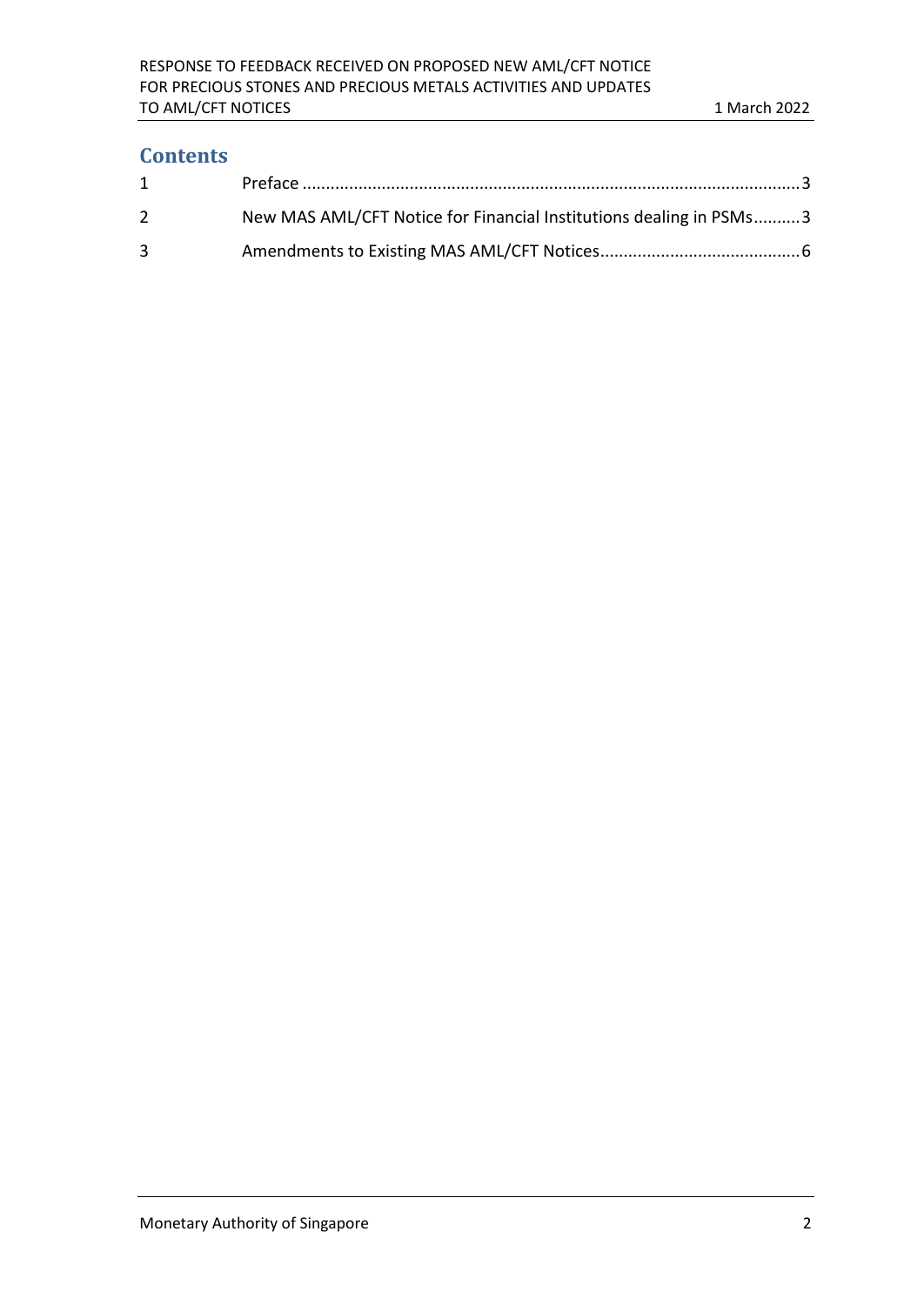## <span id="page-2-0"></span>**1 Preface**

1.1 On 9 July 2021, the Monetary Authority of Singapore ("MAS") issued a consultation paper on a proposed new AML/CFT Notice for precious stones and precious metals ("PSM") activities and updates to existing AML/CFT Notices, to enhance the mitigation of money laundering and terrorism financing ("ML/TF") risks<sup>1</sup> in the financial sector.

1.2 The consultation closed on 10 August 2021, and MAS received feedback from 25 respondents, representing 30 financial institutions ("FIs") and members of the public. MAS thanks all respondents for their feedback. The list of respondents is set out in Annex A, and the full submissions are provided in Annex B.

1.3 MAS has carefully considered the feedback received and where appropriate, has incorporated them into the relevant AML/CFT Notices, or will incorporate them into the relevant AML/CFT Guidelines accompanying the Notices. Feedback of wider interest, together with MAS' responses, are set out below. Responses not directly related to the proposed new AML/CFT Notice for PSM activities or proposed amendments to the existing AML/CFT Notices in the Consultation will be addressed individually to the respondent separately.

# <span id="page-2-1"></span>**2 New MAS AML/CFT Notice for Financial Institutions dealing in PSMs**

2.1 Respondents were generally supportive of issuing a new Notice for FIs dealing in PSMs ("the PSM Notice") as well as the AML/CFT requirements to be applied to an FI's PSM activities.

#### **Scope of PSM Notice**

2.2 Respondents agreed that the drafting of the PSM Notice provides a clear delineation between the scope of the proposed PSM Notice and the scope of the FIspecific AML/CFT Notices.

 $1$  ML/TF risks in this context also include the risks associated with predicate offences, as well as the risks which are intended to be mitigated by the various MAS Regulations issued to assist in giving effect to the Resolutions of the Security Council of the United Nations, such as MAS (Sanctions and Freezing of Assets of Persons) Regulations relating to Iran and the Democratic People's Republic of Korea.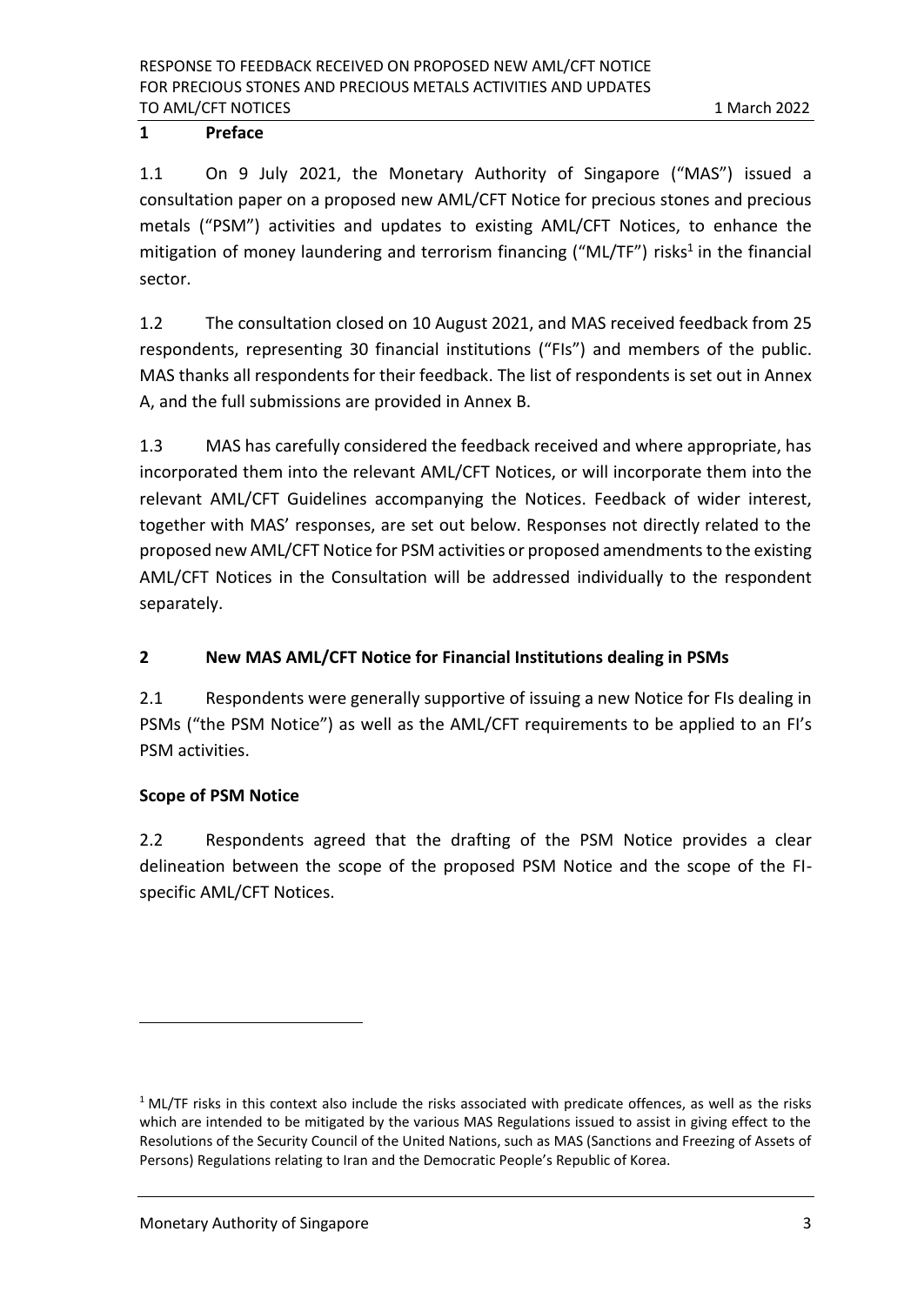#### **Definition of "Regulated Dealing"**

2.3 Several respondents asked whether the following scenarios would be captured under the scope of "regulated dealing":

- (a) the FI's customer is in the business of providing regulated dealing activities, but the customer's account with the FI is not used for such regulated dealing activities;
- (b) the FI's customer, which is not involved in regulated dealing activities, requests a credit facility using PSM as collateral;
- (c) an FI takes possession of PSM assets when borrowers are unable to repay credit loans;
- (d) the FI's customer initiates or receives a wire transfer, stating that the transfer is for the purchase or sale of PSMs;
- (e) the FI's customer initiates a wire transfer for the purposes of making a private equity investment into an entity whose business is in regulated dealing activities;
- (f) an FI offers spot contracts on underlying PSMs; or
- (g) an FI offers digital payment tokens ("DPTs") whose value is pegged to PSMs.

2.4 One respondent also sought clarification on whether facilitating their customers' purchase and sale of PSM would be regarded as carrying on a business as an intermediary for regulated dealing.

#### MAS' Response

2.5 The PSM Notice applies only when an FI itself conducts regulated dealing (i.e. buying PSMs from or selling PSMs to, its customers) or is an intermediary in regulated dealing (e.g. an FI sells PSMs on behalf of its customer). MAS wishes to clarify that an FI facilitating its customers' purchase and sale of PSM, which is understood to be the provision of financial services to customers that are involved with PSMs (i.e. processing of financial transactions, e.g. wire transfers, for a customer which is a PSM dealer), would not make an FI an intermediary in regulated dealing.

2.6 In this regard, scenarios (a) to (e) would not fall within the scope of "regulated dealing", since the FI is providing a financial service to their customer. In such cases, FIs should instead comply with the relevant AML/CFT requirements of their FI-specific AML/CFT Notices.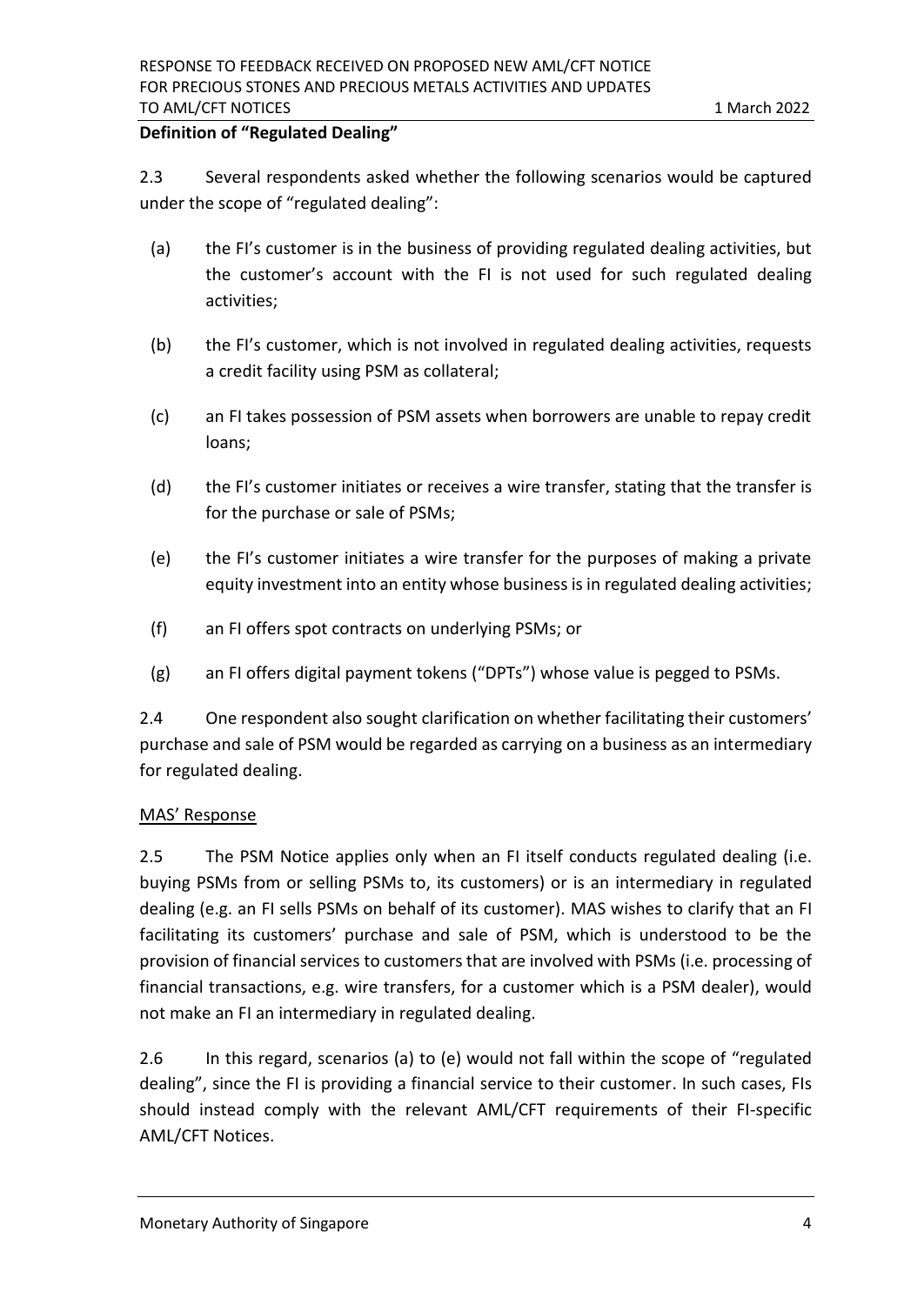2.7 For scenario (f), spot commodity trading with underlying PSMs, which are commodity contracts within the meaning of the Commodity Trading Act 1992, is not within the scope of the Precious Stones and Precious Metals (Prevention of Money Laundering and Terrorism Financing) Act 2019 ("PSPM Act"). Likewise, aligned with the PSPM Act, spot commodity trading with underlying PSMs is not included in the scope of the PSM Notice.

2.8 In relation to scenario (g), only DPTs as defined in the Payment Services Act 2019 ("PS Act") would be excluded from the scope of the PSM Notice. For all other tokens whose value is pegged to PSMs, you should refer to the PSM Notice to determine if those tokens fall within the scope of the PSM Notice and if so, to comply with the relevant AML/CFT requirements in the PSM Notice.

#### **Customer Due Diligence Requirements**

#### *When the FI Establishes an Account Relationship with Any Customer*

2.9 Two respondents said that a customer may use the same account for both regulated dealing and other business activities and asked if an FI is required to designate separate accounts for each specific business activity.

#### MAS' Response

2.10 MAS does not require that an FI designate separate accounts for each specific business activity of their customers. An FI may thus use the same account for both regulated dealing and other business activities of a customer, if that is in line with its policy, procedures and business considerations. This flexibility is reflected under limb (b) of the definition of "account relationship" – namely *"the use of an existing account with a financial institution in the name of a person (whether a natural person, legal person or legal arrangement) for the purpose of any regulated dealing by the financial institution with that person".*

#### *When the FI Undertakes an Occasional PSM Transaction Exceeding S\$20,000 in Value*

2.11 A respondent sought clarification on whether an FI is expected to perform customer due diligence ("CDD") *ex-ante* on all occasional PSM transactions<sup>2</sup> exceeding S\$20,000 in value or may rely on existing post-transaction monitoring tools.

 $<sup>2</sup>$  An example of an occasional transaction is an over-the-counter sale of PSMs to customers without an</sup> account with the FI.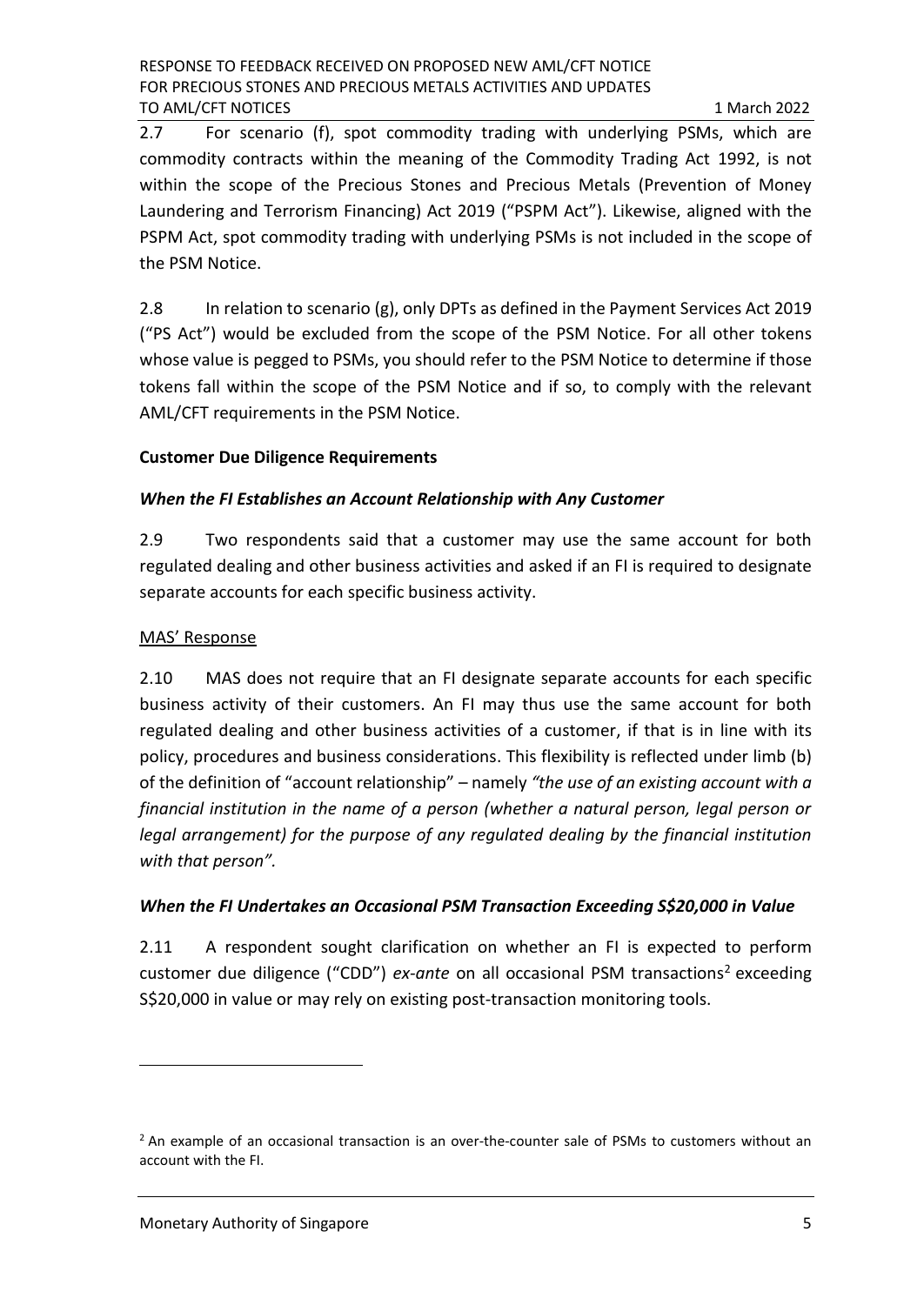#### MAS Response

2.12 MAS requires FIs to perform the CDD measures on occasional transactions with value exceeding S\$20,000. This may be done on an *ex-ante* basis. The measures should be performed in a manner that is commensurate to the ML/TF risks of the respective occasional transactions.

#### **Other Proposed Clarificatory Amendments – Cash Transaction Reporting Requirements**

2.13 A respondent requested more guidance on the prescribed time and how a FI may submit cash transaction reports ("CTRs") to the Suspicious Transaction Reporting Office ("STRO"), and when to extend a copy of the CTR to MAS.

#### MAS Response

2.14 The PSM Notice requires FIs who enter into designated transactions to promptly submit CTRs to STRO pursuant to section 17 of the PSPM Act and promptly extend a copy of the CTR to MAS. Section 17(1) of the PSPM Act provides that the CTR must be submitted to STRO within the prescribed time which is set out in Regulation 12(1)(b) of the Precious Stones and Precious Metals (Prevention of Money Laundering and Terrorism Financing) Regulations 2019 ("PMLTF Regulations"). CTRs must be filed not later than the 15<sup>th</sup> business day after the date on which the designated transaction is entered into. All CTRs should be submitted electronically to the STRO via the STRO Online Notices and Reporting platform ("SONAR"). CTRs submitted via SONAR will be extended to MAS by STRO, and FIs do not need to separately provide a copy to MAS.

#### <span id="page-5-0"></span>**3 Amendments to Existing MAS AML/CFT Notices**

3.1 Respondents were generally supportive of the proposed amendments to the existing AML/CFT Notices.

**Proposals to Align Existing AML/CFT Requirements for Banks, Merchant Banks, Finance Companies, Credit Card or Charge Card Licensees and Capital Market Services ("CMS") Licensees in relation to Digital Token Transactions They Conduct, with that for DPT Service Providers**

3.2 A few respondents sought clarifications on the requirements, which are set out below.

# *No Minimum Threshold for Application of CDD Requirements for Occasional Transactions involving DPTs or Digital Capital Market Product Tokens ("DCMPTs")*

3.3 Two respondents sought clarifications on when the proposed CDD requirements apply in respect of digital token services and transactions that the FI is providing to or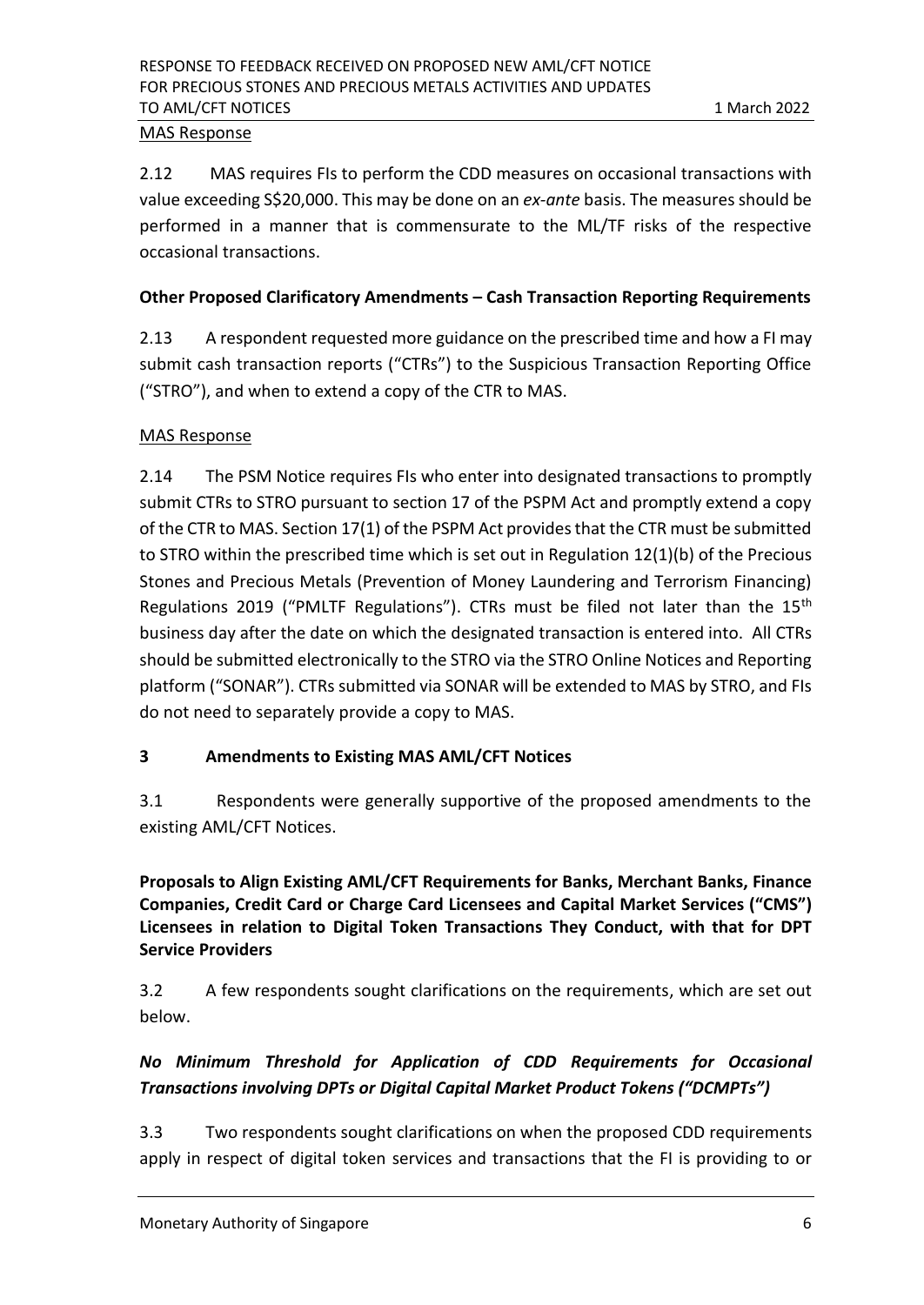conducting on behalf of the customer. One respondent also asked whether the proposed CDD requirements apply when a customer is using a fiat account maintained with the FI to fund digital token transactions offered by other platforms.

#### MAS' Response

3.4 The proposed CDD requirements apply when the FI establishes business relations or undertakes transactions for a customer who has not otherwise established business relations with the FI (i.e. for occasional transactions), in relation to digital token services and transactions that the FI is providing to or conducting on behalf of the customer. In addition, the existing requirements under the applicable AML/CFT Notices (e.g. MAS Notice 626 for Banks) already apply where the FI facilitates (i) transactions for customers with whom the FI has established business relations or (ii) such occasional transactions to fund digital token transactions offered by other platforms (e.g. where a customer opens a bank account to fund its digital token transactions offered on another platform by a separate DPT service provider).

#### *Value Transfer Requirements for DPT or DCMPT Services*

3.5 One respondent suggested that the value transfer requirements should not extend to digital CMP token transactions that are traded on an approved exchange or Recognised Market Operator licensed by the MAS, where the trading is executed by trading members that are CMS Licensees or exempt CMS Licensees in Singapore, and their clients. The same respondent also sought confirmation on whether the FI is required to conduct screening on both the value transfer originator and value transfer beneficiary, even though the FI only acts for one party, i.e. either the value transfer originator or the value transfer beneficiary.

#### MAS' Response

3.6 All FIs engaged in digital token services will be required to comply with the value transfer requirements. The anonymity, speed and cross border nature of digital token transactions mean that such services are at higher risk of being abused for ML/TF activities. The proposed value transfer requirements for transfers of digital tokens, which are aligned with the Financial Action Task Force ("FATF") Standards, are intended to mitigate the risks posed by requiring FIs to obtain, transmit and retain the required value transfer originator and value transfer beneficiary information. This ensures that the necessary identification information is available to both the ordering institution and the beneficiary institution to facilitate their risk assessment and compliance with screening obligations, as well as provide an audit trail for investigators when needed.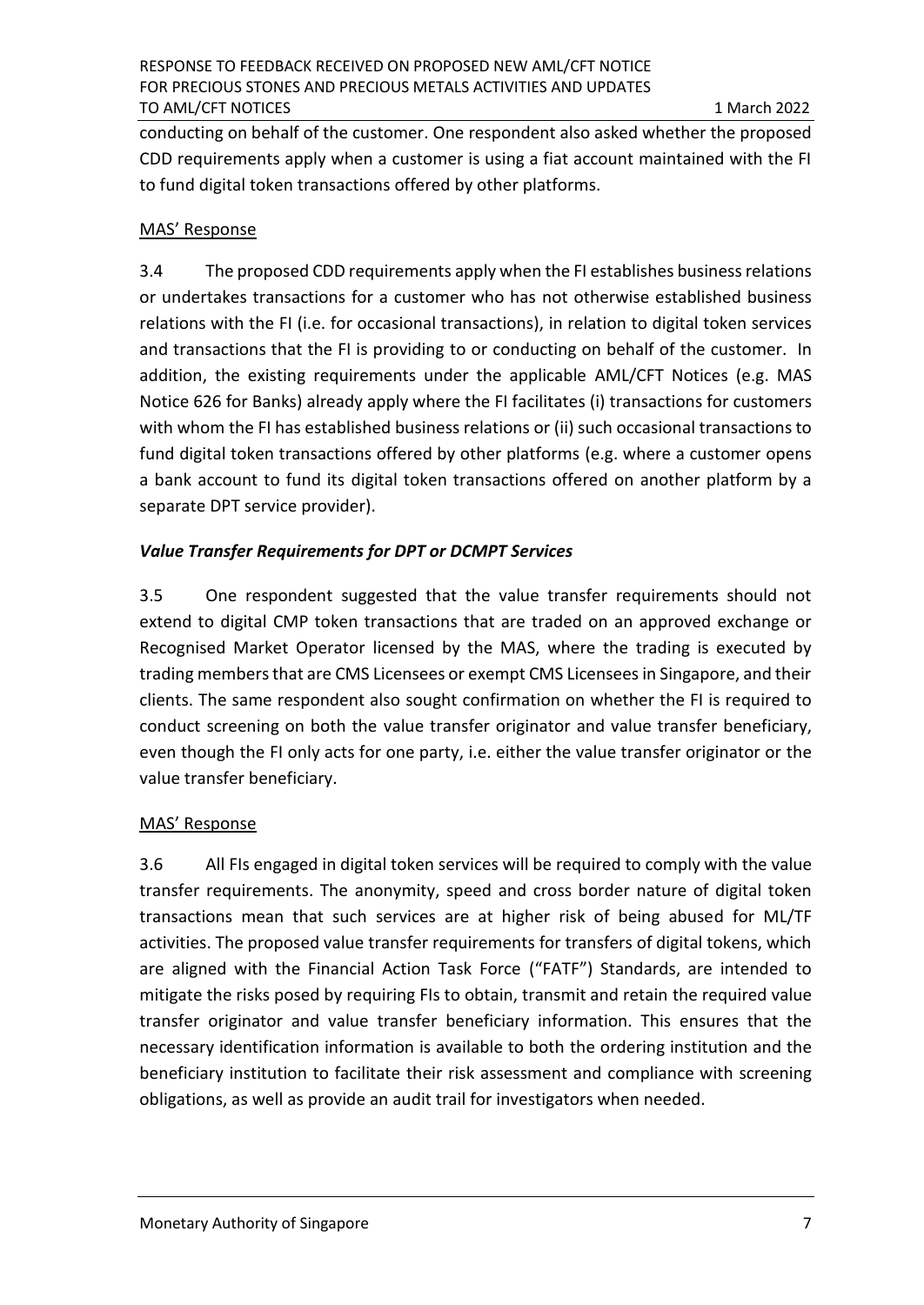3.7 FIsthat receive or initiate value transfers will be required to screen both the value transfer originator and the value transfer beneficiary. This ensures that FIs are able to monitor and suspend or reject transactions with sanctioned entities, and to block, reject or freeze assets where such originators or beneficiaries are terrorists, terrorist entities or persons designated by the United Nations Security Council ("UNSC") pursuant to the relevant UNSC Resolutions.

# *Proposed Application of AML/CFT Requirements to Digital Token Transactions Carried Out by Banks, Merchant Banks, Finance Companies, Credit Card or Charge Card Licensees and CMS Licensees*

3.8 One respondent sought clarification on the enhanced risk mitigation measures that FIs are to apply, where transactions involve transfer of digital tokens to entities other than an FI defined in section 27A(6) of the Monetary Authority of Singapore Act 1970 ("MAS Act"), or an FI incorporated or established outside Singapore that is subject to and supervised for compliance with AML/CFT requirements consistent with the FATF Standards.

#### MAS' Response

3.9 As such transactions may present higher ML/TF risks, FIs should apply appropriate enhanced risk mitigation measures. This could include, but is not limited to, the measures that are set out in paragraph 13-7 of the Guidelines to MAS Notice PSN02. The measures include identifying and verifying the identities of the value transfer originator and the value transfer beneficiary, as well as performing enhanced monitoring over such transactions. Please refer to MAS' Infographic on "Strengthening AML/CFT Controls of Digital Payment Token Service Providers"<sup>3</sup>, which sets out relevant guidance on MAS' AML/CFT requirements and supervisory expectations for the DPT sector. This guidance will similarly be relevant to other FIs that are not payment service providers within the scope of Notice PSN02 but provide digital token services. MAS will also update the Guidelines to the relevant FI-specific AML/CFT Notices to provide further guidance to support FIs' implementation of effective controls to mitigate risks arising from digital token services.

#### **Proposed Requirement of Enhanced CDD Measures for Higher Risk Shell Companies**

#### *Proposed Amendments to the Existing AML/CFT Notices*

<sup>&</sup>lt;sup>3</sup> Available on the MAS Website, at https://www.mas.gov.sg/regulation/guidance/strengthening-amlcftcontrols-of-digital-payment-token-service-providers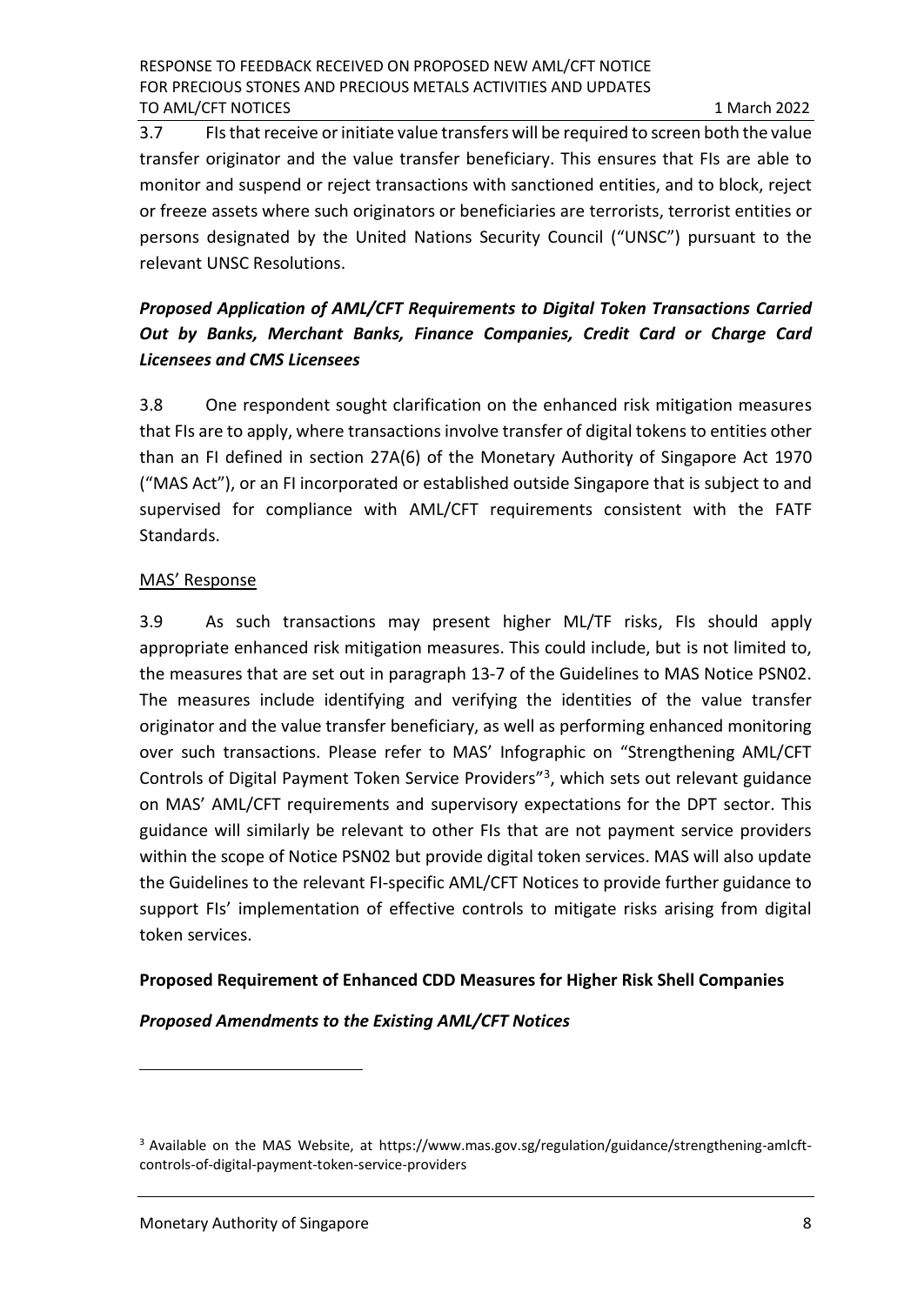3.10 Respondents were generally supportive of the proposed amendments. Three respondents sought clarification on whether holding companies, trading companies, private investment companies or start-ups incorporated in Singapore, which may have no ongoing, apparent or visible operation or business in Singapore, would constitute higher risk shell companies. Four respondents requested that MAS clarify what would constitute "substantive financial activity" in the customer's interactions with the FI.

#### MAS' Response

3.11 MAS recognises that legal persons, such as companies, play important roles in supporting entrepreneurship, investment and economic growth. Nevertheless, criminal typologies show that legal persons, including shell companies, have been misused for illicit purposes. Thus, it is important that FIs and Variable Capital Companies ("VCCs") enhance controls to better differentiate legitimate companies from those set up to facilitate illicit activity.

3.12 Consistent with our previous guidance in the MAS Guidance Paper on Misuse of Legal Persons (June 2019)<sup>4</sup>, MAS will clarify in the Guidelines to the respective AML/CFT Notices that FIs and VCCs should use a multi-factor approach in their customer risk assessment, as a single risk indicator is typically not sufficient to establish suspicion. Where the customer does not have any operations or activity in Singapore, the FI or VCC should conduct proper risk assessments of the customer, including the legitimacy of its purpose for maintaining an account in Singapore. Clarifications on the red-flag indicators of higher risk shell companies are set out in Paragraph 3.17 below.

3.13 "Substantive financial activity in the customer's interactions with the FI" refers to financial activities that can be reasonably explained by or traced to the customer's business or activities, based on CDD conducted by FIs in accordance with the applicable AML/CFT Notice requirements<sup>5</sup>. Conversely, a FI or VCC may assess that there is little or no substantive financial activity in the account if most of this activity involves transactions with no clear economic or business purpose or are pass-through in nature with minimal balance maintained in the account.

<sup>4</sup> "Effective Practices to Detect and Mitigate the Risk from Misuse of Legal Persons" (June 2019) which is available at https://ww.mas.gov.sg/-/media/MAS/Regulations-and-Financial-Stability/RegulatoryandSupervisory-Framework/Anti\_Money-Laundering\_Countering-the-Financing-of-Terrorism/EffectivePractices-to-Detect-and-Mitigate-the-Risk-from-Misuse-of-Legal-Persons-June-2019.pdf

<sup>&</sup>lt;sup>5</sup> For e.g. payments to and from suppliers and customers; administrative payments, such as rents or salaries; or transactions linked to investments that the FI has assessed are legitimate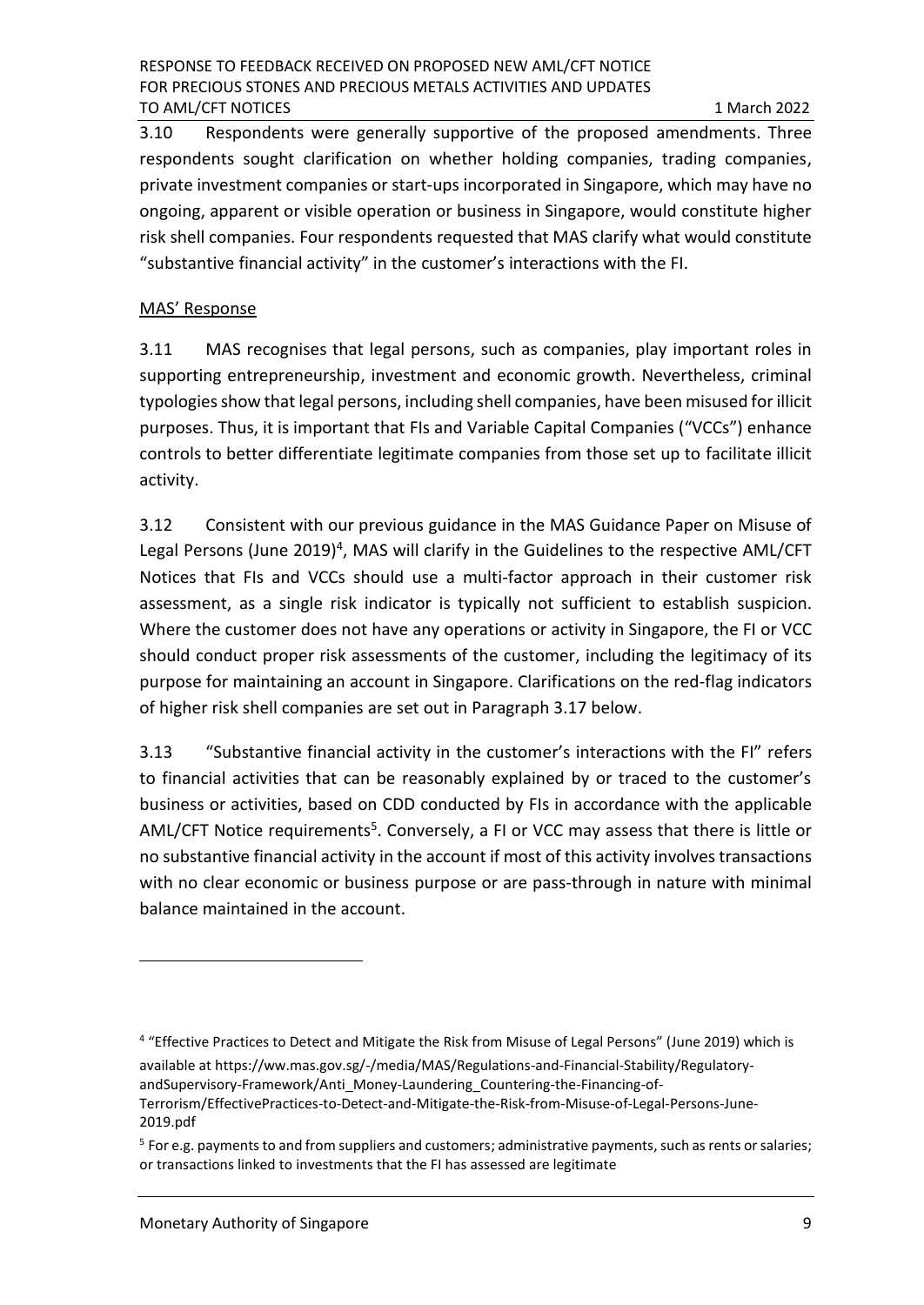#### *Proposed Amendments to Guidelines to the respective AML/CFT Notices*

3.14 Within the consultation paper, MAS had included proposed amendments to the AML/CFT Guidelines, to set out several red-flag indicators of higher risk shell companies. Several respondents have sought MAS' further guidance on these red-flag indicators. One respondent suggested that MAS could point FIs to useful and targeted guidance that could assist FIs in identifying higher-risk shell companies.

3.15 One respondent also sought clarification on whether FIs would be expected to independently verify information that they have collected for their assessment of a customer's "economic purpose" for requiring accounts in Singapore or information that they have collected for their assessment of the other red-flag indicators.

#### MAS' Response

3.16 MAS recognises that there could be a wide range of risk scenarios, and that risks and typologies relating to misuse of legal persons could change over time. As such, MAS' approach is to not prescribe an exhaustive list of indicators of unusual transactions or behavioural red-flags. MAS will continue to review industry best practices and feedback and update our guidance as appropriate.

3.17 To provide additional guidance within the Guidelines, MAS will be setting out some examples to further illustrate the proposed behavioural red-flag indicators, as follows:

- (a) Unclear economic purpose for requiring bank accounts in Singapore:
	- E.g. Foreign-incorporated companies with no business presence or activities in Singapore seeking to open bank accounts in Singapore under a nominee arrangement.
- (b) Unclear economic purpose for a common individual/address linked to multiple companies:
	- E.g. Multiple companies linked to the same registered address, which is not in line with and/or fit for the companies' nature of business.
	- E.g. Use of nominee individuals, to obscure beneficial ownership and control of account.
- (c) Unrelated third parties added to operate account after account opening: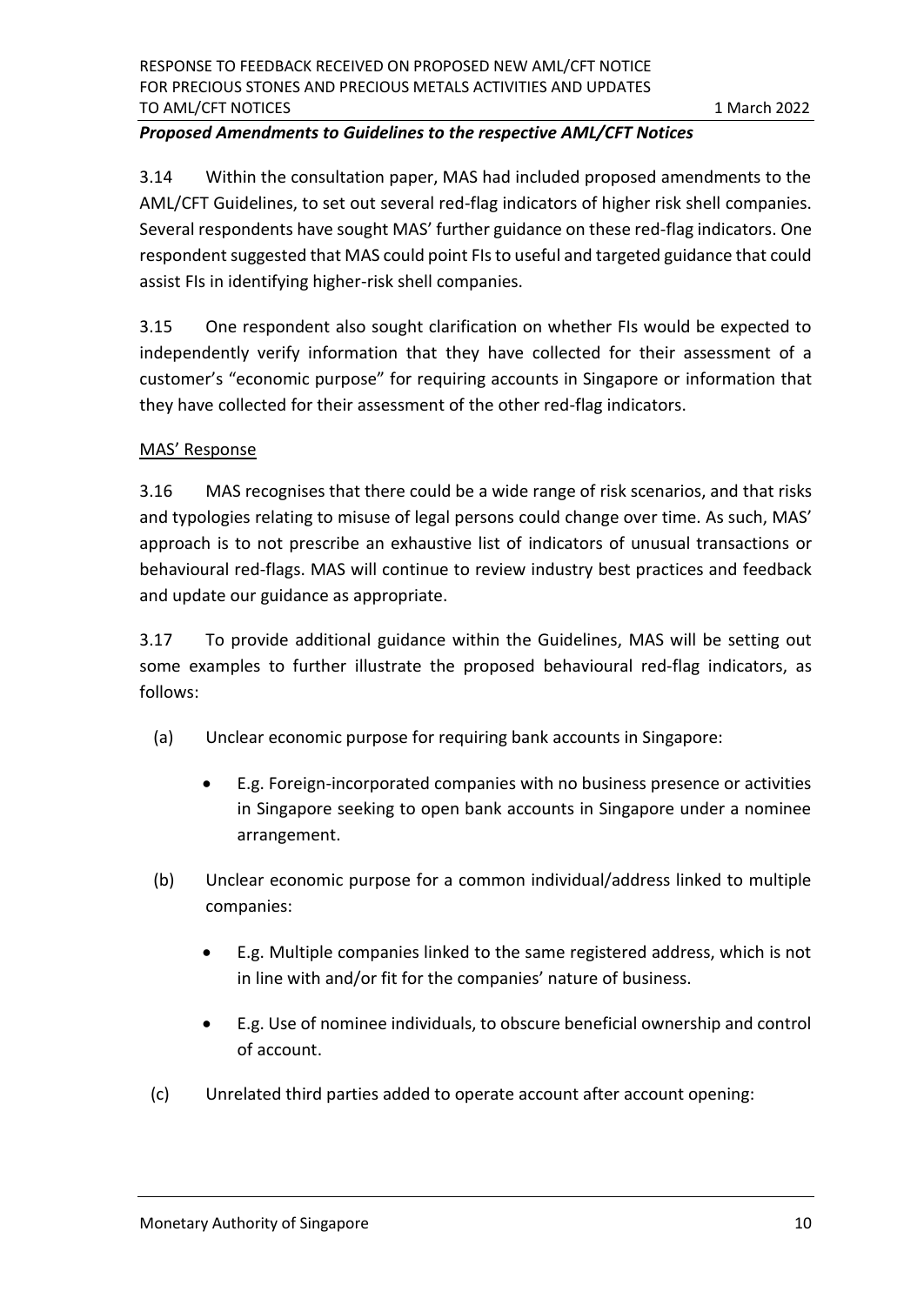- E.g. In some cases, authorised signatories or directors were changed post account opening to unrelated third parties to operate the accounts.
- (d) Superficial corporate websites inconsistent with the scale of business:
	- E.g. Companies (which are, at times, newly incorporated) that are stated to be involved in a wide range of activities without a dominant product/expertise.
	- E.g. The corporate websites, if any, have vague descriptions and limited information, which are not in line with the turnover or business nature of the companies.

3.18 In addition to the MAS Guidance Paper on Misuse of Legal Persons (June 2019) that was referred to in the Consultation Paper, FIs and VCCs may also referto the following guidance papers:

- (a) MAS "Guidance to Capital Markets Intermediaries on Enhancing AML/CFT Frameworks and Controls" (January 2019)<sup>6</sup>; and
- (b) AML/CFT Industry Partnership ("ACIP") Best Practice Paper on "Legal Persons Misuse Typologies and Best Practices" (May 2018).<sup>7</sup>

3.19 While MAS requires FIs to verify the identity of the customer using reliable independent source data, documents or information, FIs are not expected to independently verify the information that was collected, such as adverse news reports, results of open-source Internet searches, or intelligence from official authorities. However, FIs should duly assess the reliability and relevance of the information collected.

# **Proposed Wire Transfer and Correspondent Account Requirements for Credit Card or Charge Card Licensees**

3.20 No comments or objections were received on this proposal.

<sup>6</sup> Available at the MAS Website, https://www.mas.gov.sg/regulation/guidance/guidance-to-cmi-onenhancing-amlcft-frameworks-and-control

 $^7$  The ACIP Paper contains a compilation of sanitised case studies and best practices put together by industry. Available at the Association of Banks in Singapore Website, [https://abs.org.sg/docs/library/legal-persons](https://abs.org.sg/docs/library/legal-persons-misuse-typologies-and-best-practice.pdf)[misuse-typologies-and-best-practice.pdf](https://abs.org.sg/docs/library/legal-persons-misuse-typologies-and-best-practice.pdf)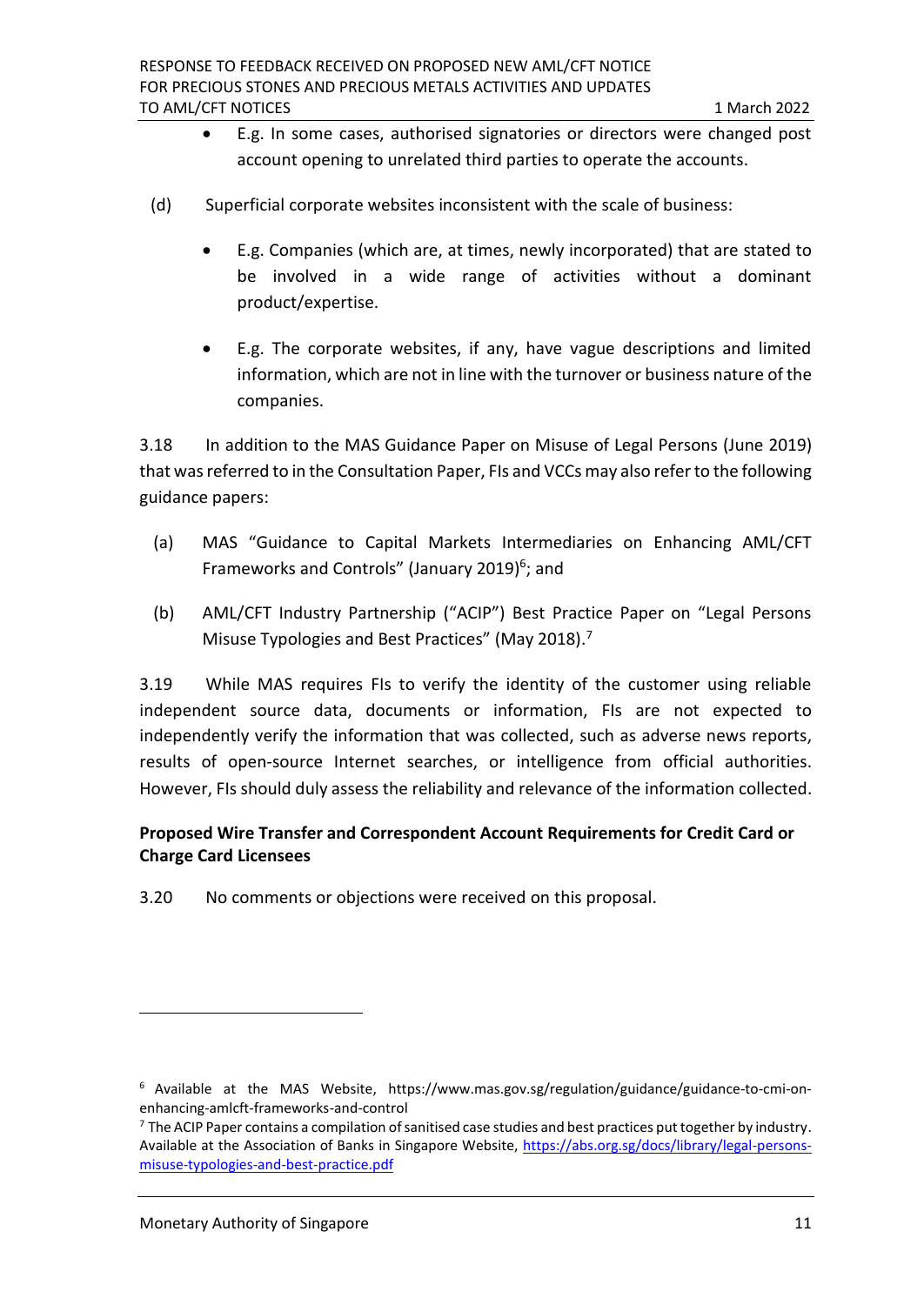## **Proposed Requirement of Disclosure to Designated Non-Financial Businesses and Professions and VCCs for Licensed Trust Companies and Approved Trustees**

#### 3.21 No comments or objections were received on this proposal.

#### **Other Proposed Clarificatory Amendments**

### *Clarification on Group-Wide Sharing of Suspicious Transaction Report ("STR") Information*

3.22 A respondent asked if FIs can exercise discretion over the specific extent of information within the STR, or underlying analysis of STR, that FIs wish to share with its financial group. Another respondent sought clarification on whether group-wide sharing of STR information applied to branches of foreign banks in Singapore.

#### MAS' Response

3.23 FIs may decide on the extent and type of information to be shared with its financial group, when necessary for ML/TF risk management purposes. This information shared may include the underlying information of the STR, the fact that an STR has been filed, or the STR itself.

3.24 When necessary for ML/TF risk management purposes, Singapore branches of foreign banks shall share such STR information within the banks' financial group. This would include its head office or parent entity, any branch, or any related corporation of the bank. This is subject to the Singapore branch putting in place adequate safeguards to protect the confidentiality and ensure appropriate use of the information shared. For clarity, we have included a new Paragraph 15.9A in Notice 626 (and equivalent Paragraphs in the other AML/CFT Notices) to set this out.

#### *Clarifications on ID&V Requirements*

3.25 One respondent sought clarification on whether the FI or VCC can continue to obtain the specific identifiers in Paragraphs 6.6 and 6.10 of Notice 626 (and equivalent Paragraphs in the other AML/CFT Notices), instead of the "alternative identifiers" as allowed for under the proposed new Paragraphs 6.8Aand 6.11A of Notice 626 (and equivalent Paragraphs in the other AML/CFT Notices).

3.26 Several respondents sought clarification on whether the decision to obtain alternative identifiers could be made in respect of a specific class of customers, or in respect of a specific product offered by the FI or VCC, instead of on a customer-bycustomer basis.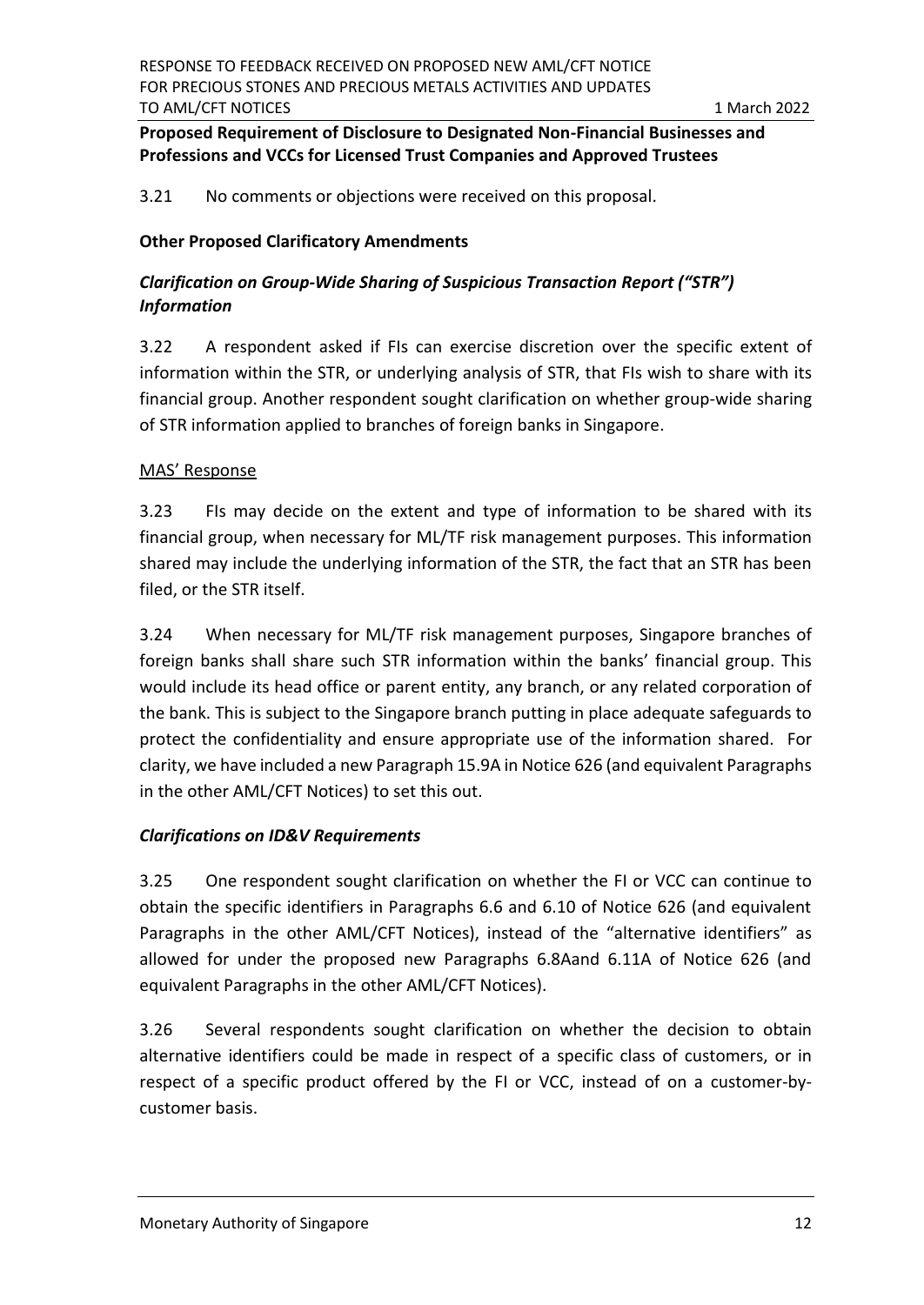3.27 A respondent sought clarification on whether FIs or VCCs are still permitted to adopt a risk-based approach to identifying the connected party, where the customer or trust relevant party is subject to simplified CDD. Two respondents asked if FIs and VCCs would be required to verify the identifiers obtained for connected parties.

#### MAS' Response

3.28 With reference to the clarification in Paragraph 3.25, FIs and VCCs can continue to obtain the specific identifiers in Paragraphs 6.6 and 6.10 of Notice 626 (and equivalent Paragraphs in the other AML/CFT Notices). The proposed new Paragraphs 6.8A and 6.11A of Notice 626 (and the equivalent Paragraphs in the other AML/CFT Notices) provide alternatives that the FI may adopt when conditions in these proposed new Paragraphs are met.

3.29 With reference to the clarification in Paragraph 3.25, FIs and VCCs may carry out a risk assessment and obtain alternative identifiers for a specific class of customers or a specific product type. FIs should note that all conditions in the proposed new Paragraphs must be met in respect of the entire class of customers or product, before FIs and VCCs may apply the alternative measures.

3.30 With reference to the clarification in Paragraph 3.26, the FI or VCC may continue to perform simplified CDD measures if it is satisfied that the risks of ML/TF are low. Where the customer or trust relevant party is subject to simplified CDD measures, the FIs or VCCs are still permitted to adopt a risk-based approach to identifying the connected party, and are not required to apply the proposed amendments in relation to identification of connected parties of customers, whose ML/TF risks are not high.

3.31 MAS requires FIs and VCCs to identify all connected parties of a customer. Consistent with the guidance in Paragraph 6-5-1 of Guidelines to Notice 626 (and the equivalent Paragraphs in the respective Guidelines to the other AML/CFT Notices), FIs and VCCs may take the additional step of verifying the name, unique identification number or other particulars of the connected party, where the FI or VCC assesses it to be necessary under its risk-based approach to AML/CFT. For connected parties who are also authorised signatories, FIs and VCCs should apply the CDD measures for authorised signatories instead, as set out in Paragraphs 6.10 and 6.11 and proposed new Paragraphs 6.11A to 6.11C of Notice 626 (and the equivalent Paragraphs in the other AML/CFT Notices).

#### *Use of Electronic Methods for Verification of Authorised Signatory*

3.32 Several respondents have requested guidance on permissible electronic methods for verification, and also queried whether the use of electronic methods would extend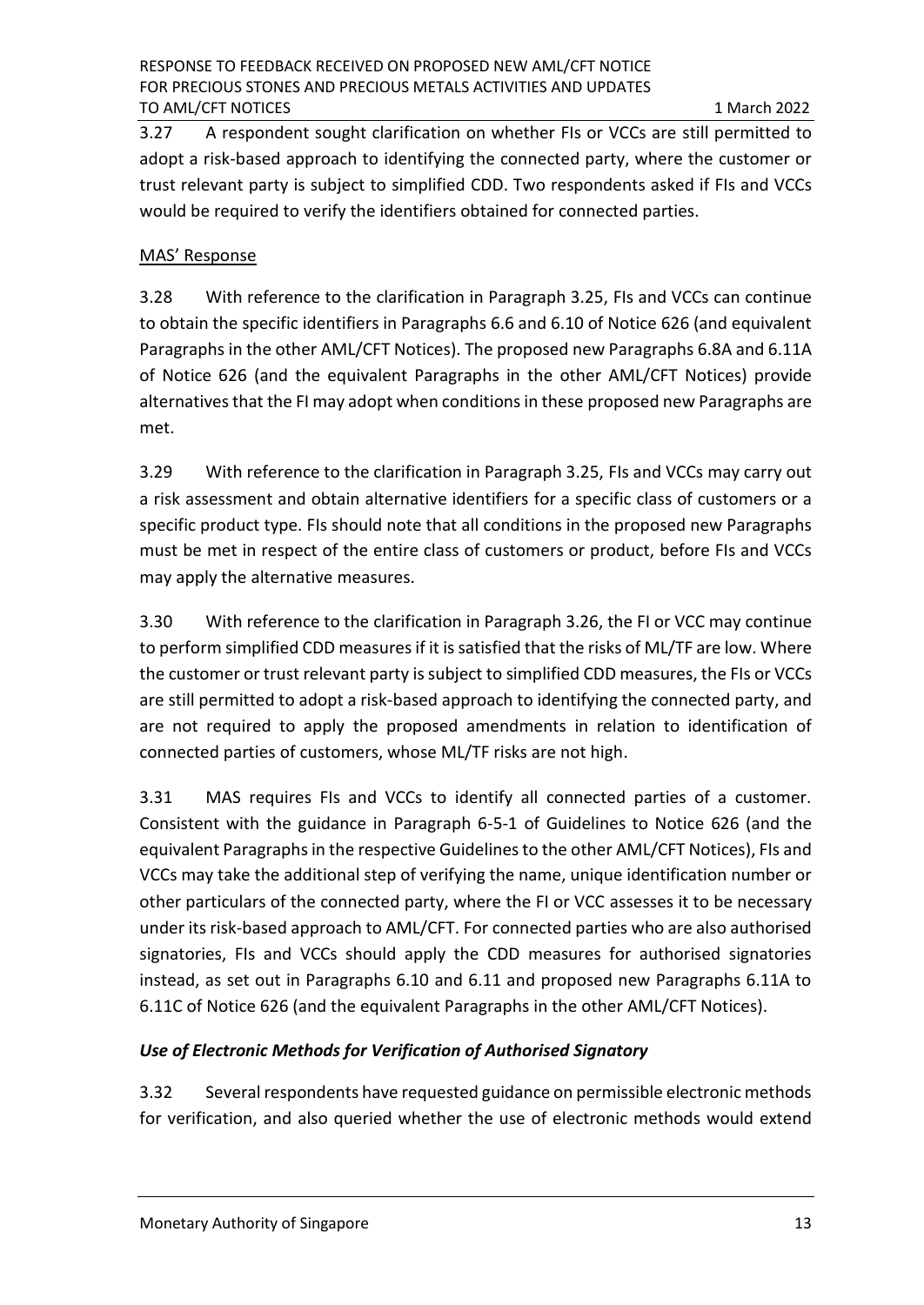beyond the context of verifying natural persons who have been authorised to act on the customer's behalf.

#### MAS' Response

3.33 MAS does not prescribe specific electronic verification methods that FIs and VCCs may use to verify that the natural person is the authorised signatory acting on the customer's behalf, although an example of such methods would be the use of a digital signature to validate the authenticity and integrity of instructions. MAS will include this example in Paragraph 6-7 of the Guidelines to Notice 626 (and the equivalent Paragraphs in the respective Guidelines to the other AML/CFT Notices). MAS would also like to remind FIs and VCCs to implement measures to mitigate any technology or cyber risks that may arise from the acceptance of or reliance on electronic verification methods. In this context, FIs are to comply with the requirements in the relevant Technology Risk Management Notices and Guidelines.

3.34 FIs may only avail themselves of these electronic verification methods in the specific context of verifying the natural persons who have been authorised to act on the customer's behalf.

# *Exemption from requirement to inquire if there exists any beneficial owner in relation to customer ("BO Exemption")*

#### *BO Exemption for Entity listed on Singapore Exchange*

3.35 Several respondents sought clarifications on how FIs and VCCs can check or independently verify whether the Singapore Exchange ("SGX") has granted a waiver from the requirements relating to the disclosure of its beneficial owner ("BO") for an entity listed on SGX.

#### MAS' Response

3.36 MAS has considered the feedback on the ease with which FIs and VCCs can carry out checks or verifications on the waivers granted by SGX, and will revise the existing AML/CFT Notices to specify that an FI or a VCC need not inquire if there exists any BO in relation to a customer that is an entity listed and traded on SGX. Information on whether an entity is listed and traded on SGX is publicly available on the SGX website.

#### *BO Exemption for Investment Vehicle where Primary Manager is an FI*

3.37 A respondent sought clarification on whether an FI would be able to avail itself of the BO Exemption, where (a) that FI is the primary manager of the investment vehicle, and (b) the interest in the investment vehicle is distributed by another FI, that is subject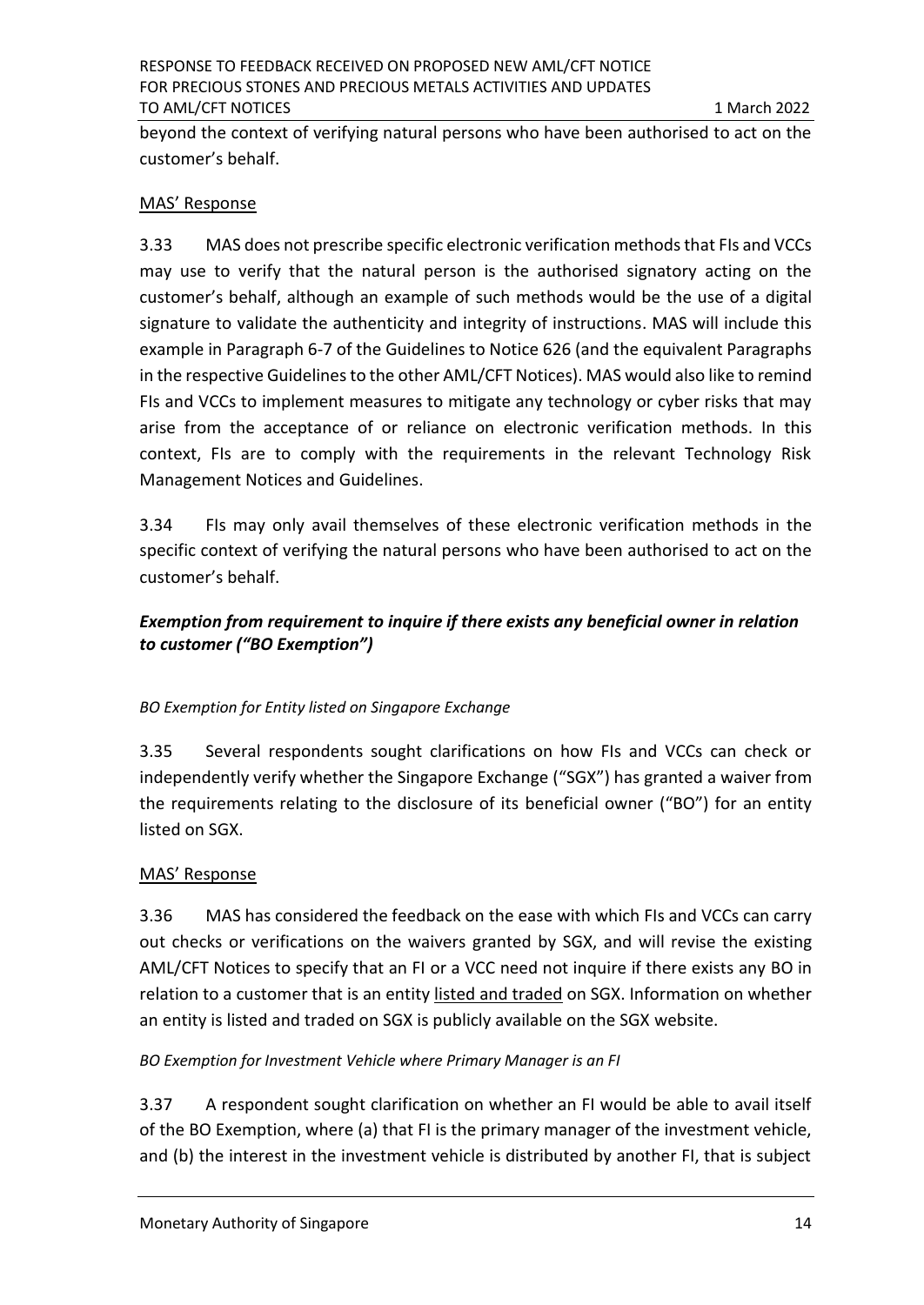to and supervised for compliance with AML/CFT requirements consistent with standards set by the FATF. This is because MAS had proposed to clarify that where the FI is the primary manager of the investment vehicle, it cannot avail itself of the BO Exemption.

#### MAS' Response

3.38 To provide clarity, MAS will specify that the FI, as the primary manager of the investment vehicle, is not required to inquire about the BOs in relation to end investors of the investment vehicle, only where these end investors invest through a distributor that is an FI subject to and supervised for compliance with AML/CFT requirements consistent with standards set by the FATF. This clarification is consistent with existing guidance in Paragraph 2-3-(b) of Guidelines to Notice SFA04-N02, on the engagement of distributors<sup>8</sup>.

#### **THE MONETARY AUTHORITY OF SINGAPORE**

1 MAR 2022

<sup>8</sup> Guidelines to Notice SFA 04-N02 on Prevention of Money Laundering and Countering the Financing of Terrorism - Capital Markets Intermediaries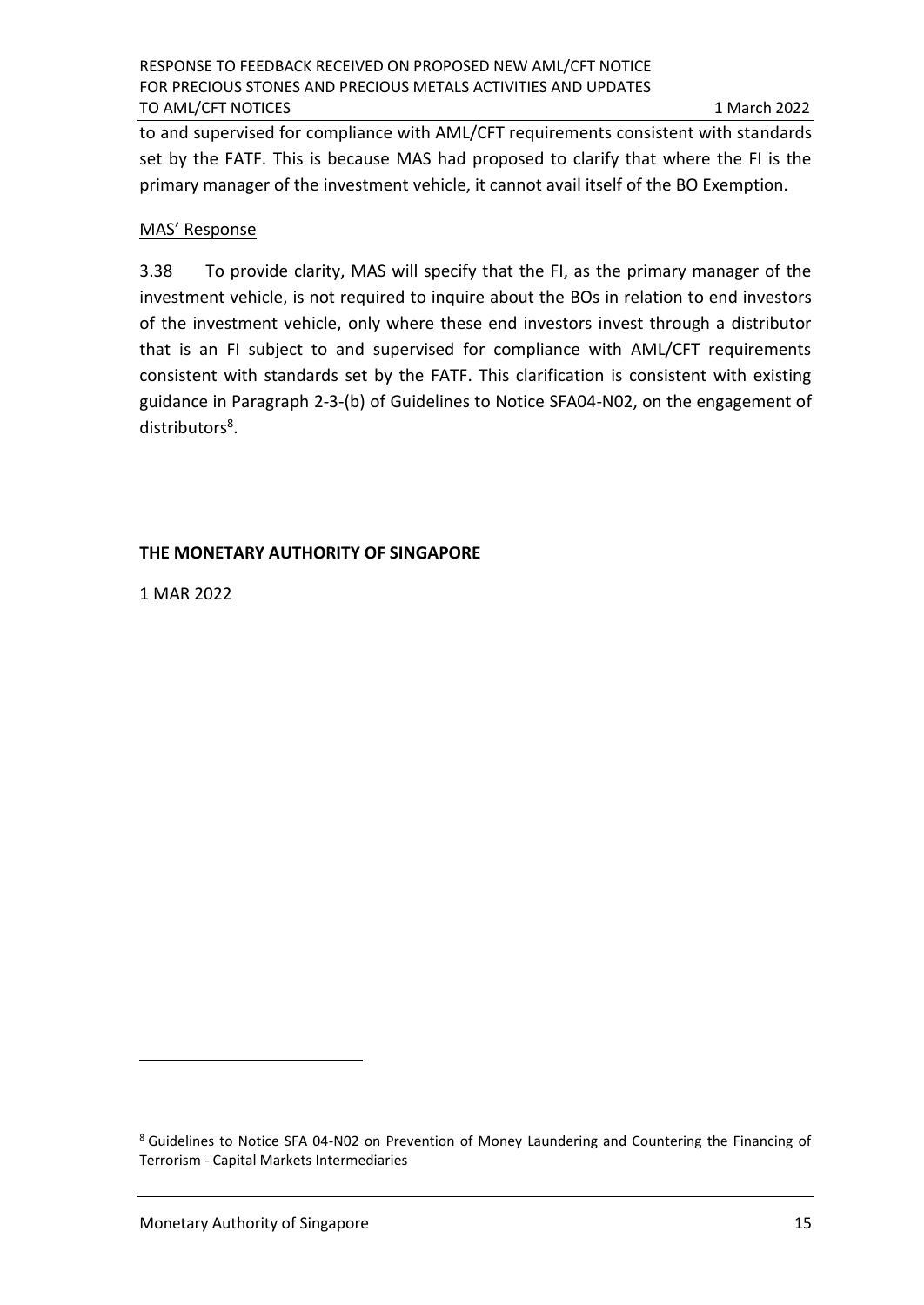**Annex A**

# **LIST OF RESPONDENTS TO THE CONSULTATION PAPER ON PROPOSED NEW AML/CFT NOTICE FOR PRECIOUS STONES AND PRECIOUS METALS ACTIVITIES AND UPDATES TO AML/CFT NOTICES**

- 1. AAM Advisory Pte Ltd
- 2. Aon Singapore Pte Ltd
- 3. Asia Pacific Futures Pte Ltd
- 4. Investment Management Association of Singapore
- 5. MUFG Bank
- 6. Philip Securities Pte Ltd
- 7. Sumitomo Mitsui Banking Corporation Singapore Branch
- 8. The Northern Trust Company Singapore Branch ("TNTC SB")
- 9. Schroder Investment Management (Singapore) Ltd, which requested for confidentiality of submission
- 10. Respondent A, which requested for confidentiality of identity

*Note: This list only includes the names of respondents who did not request that their identity and/or responses be kept confidential*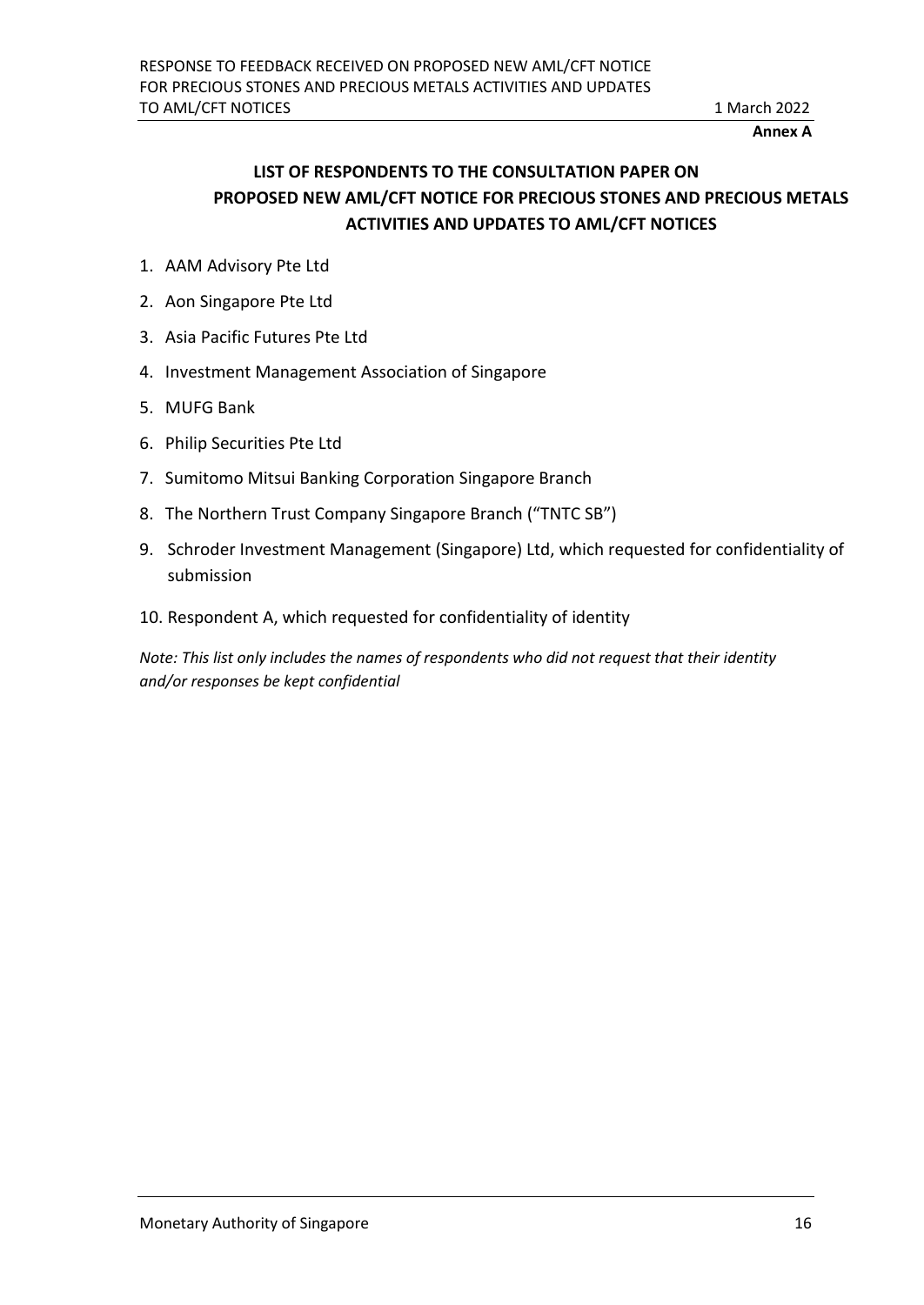# **SUBMISSION FROM RESPONDENTS TO THE CONSULTATION PAPER ON PROPOSED NEW AML/CFT NOTICE FOR PRECIOUS STONES AND PRECIOUS METALS ACTIVITIES AND UPDATES TO AML/CFT NOTICES**

| S/N | Respondent               | <b>Responses from Respondent</b>                                                                                                                                                                                                                                                                                  |  |
|-----|--------------------------|-------------------------------------------------------------------------------------------------------------------------------------------------------------------------------------------------------------------------------------------------------------------------------------------------------------------|--|
| 1   | AAM Advisory<br>Pte Ltd  | Question 10: MAS seeks comments on the proposed clarificatory<br>amendments to the MAS AML/CFT Notices.                                                                                                                                                                                                           |  |
|     |                          | Can the FA choose to adopt the stricter standards to avoid utilising<br>the suggested requirements on identification of customers, as well as<br>the identification and verification of natural persons appointed to act<br>on customer's behalf?                                                                 |  |
|     |                          | Also, there may be limited options for electronic means of verification<br>on a business address obtained for a natural person that are reliable.<br>Could examples of reliable proofs be advised for reference?                                                                                                  |  |
| 2   | Aon Singapore<br>Pte Ltd | Question 10: MAS seeks comments on the proposed clarificatory<br>amendments to the MAS AML/CFT Notices.                                                                                                                                                                                                           |  |
|     |                          | FAA N06 - Proposed Paragraphs 6.7A, 6.7B, 6.10A, 6.10B, 6.10C                                                                                                                                                                                                                                                     |  |
|     |                          | We would like to clarify with the MAS whether the risk assessment of<br>ML/FT may be performed on product level basis. For instance, group<br>Life products which corporate clients purchased for their employees<br>as part of employee benefits, are of much lower ML/FT risks and have<br>no cash value.       |  |
|     |                          | FAA NO6 - Proposed Paragraph 6.10                                                                                                                                                                                                                                                                                 |  |
|     |                          | Additionally, we would like the MAS to provide examples on what are<br>the permissible electronic methods to verify that a natural person is<br>the person authorised to act on the customer's behalf.                                                                                                            |  |
|     |                          | FAA NO6 - Existing Paragraph 8 - Enhanced Due Diligence                                                                                                                                                                                                                                                           |  |
|     |                          | Currently, group term life insurance is inadvertently being caught<br>under the definition of investment products. Such products have very<br>low ML/FT risk and have no cash value. They are typically purchased<br>by corporate clients, together with group health insurance, as part of<br>employee benefits. |  |
|     |                          | We would like to use this opportunity to propose to MAS to exempt<br>group life insurance from the requirement of enhanced due diligence<br>for reasons above. The current provisions of FAA N06 (Paragraph 8.3)                                                                                                  |  |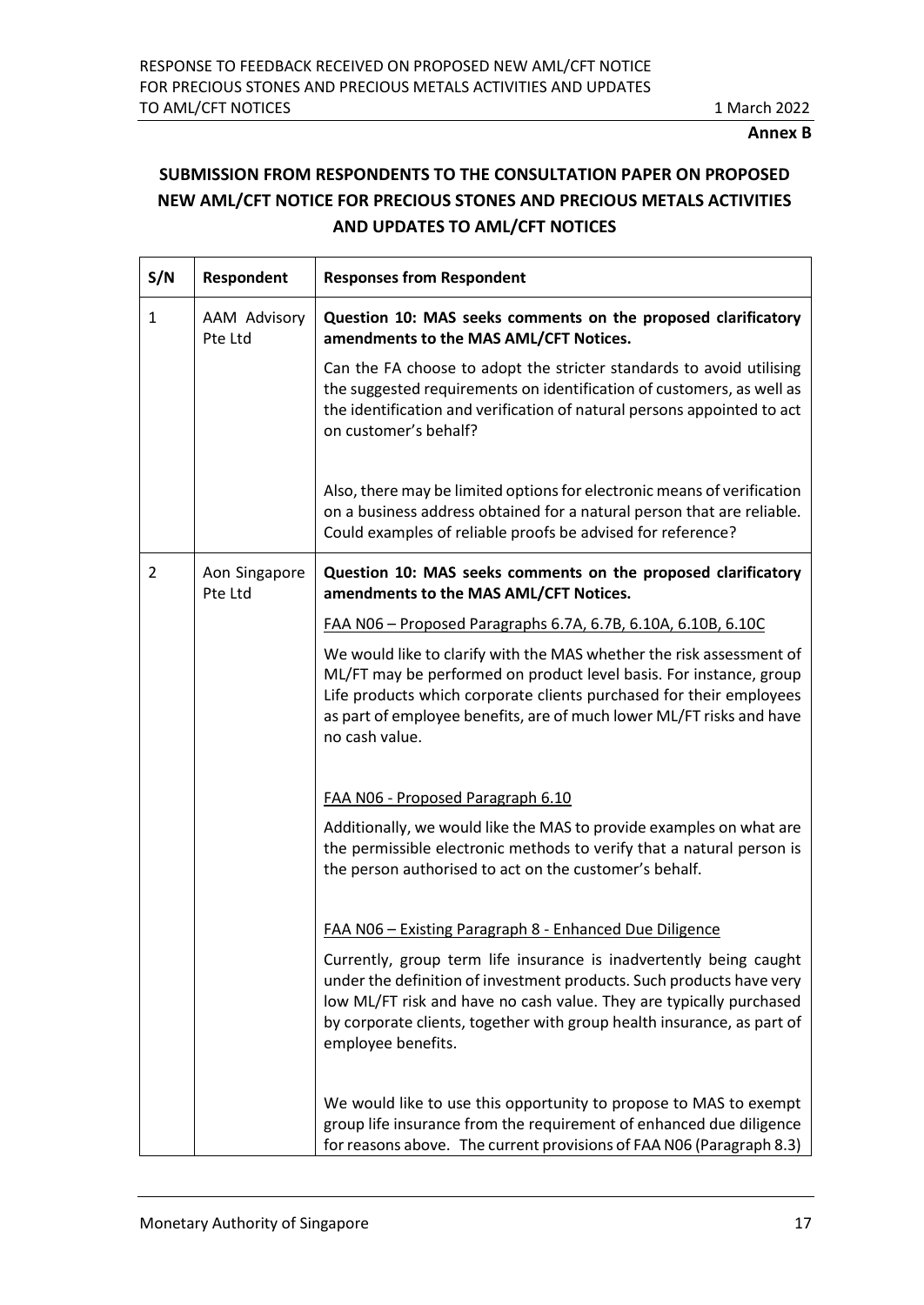#### RESPONSE TO FEEDBACK RECEIVED ON PROPOSED NEW AML/CFT NOTICE FOR PRECIOUS STONES AND PRECIOUS METALS ACTIVITIES AND UPDATES TO AML/CFT NOTICES **1 March 2022**

| S/N | <b>Respondent</b>                               | <b>Responses from Respondent</b>                                                                                                                                                                                                                                                                                                                                                                                                                                                                                                         |  |  |
|-----|-------------------------------------------------|------------------------------------------------------------------------------------------------------------------------------------------------------------------------------------------------------------------------------------------------------------------------------------------------------------------------------------------------------------------------------------------------------------------------------------------------------------------------------------------------------------------------------------------|--|--|
|     |                                                 | do not allow exemption from enhanced due diligence (to obtain<br>source of wealth and source of fund) if there are PEPs/ other high-risk<br>categories identified.                                                                                                                                                                                                                                                                                                                                                                       |  |  |
| 3   | Pacific<br>Asia<br><b>Futures</b><br>Pte<br>Ltd | Question 7: MAS seeks comments on the proposed requirement for<br>FIs and VCCs to conduct enhanced CDD measures for customers that<br>FIs and VCCs have assessed to be higher risk shell companies.                                                                                                                                                                                                                                                                                                                                      |  |  |
|     |                                                 | We are supportive of MAS' proposed requirement for FIs and VCCs to<br>assess whether a customer may be a shell company that presents<br>higher ML/TF risks ("Higher Risk Shell Company") and, if so, perform<br>enhanced CDD measures. We are also appreciative of MAS' additional<br>guidance on what types of customers could be considered Higher Risk<br>Shell Companies in setting out 6 examples in Annex D of unusual<br>transactions and behavioural red flags in the respective AML/CFT<br>Guidelines accompanying the Notices. |  |  |
|     |                                                 | However, we would appreciate it if MAS could provide more clarity to<br>Annex D in relation to the 2 points "(iii) and (v)" below as they are<br>currently somewhat vague:                                                                                                                                                                                                                                                                                                                                                               |  |  |
|     |                                                 | (iii) the ownership structure of the legal person or arrangement<br>appears unusual or excessively complex given the nature of the legal<br>person's or legal arrangement's business;                                                                                                                                                                                                                                                                                                                                                    |  |  |
|     |                                                 | We suggest that MAS offer more granular guidance and providing<br>similar examples of what could be considered complex (e.g. number<br>of shareholding layers, legal entities in multiple jurisdictions, nominee<br>structure) though we understand that such examples would not be<br>exhaustive.                                                                                                                                                                                                                                       |  |  |
|     |                                                 | (v) the business relations is conducted under unusual circumstances<br>(e.g. significant unexplained geographic distance between the bank<br>and the customer);                                                                                                                                                                                                                                                                                                                                                                          |  |  |
|     |                                                 | The term "unusual" seems to be rather subjective and it would be<br>quite difficult to assess. It would be very helpful if MAS could provide<br>some case scenarios to illustrate what other examples could possibly<br>fall under here.                                                                                                                                                                                                                                                                                                 |  |  |
|     |                                                 | Question 10: MAS seeks comments on the proposed clarificatory<br>amendments to the MAS AML/CFT Notices.                                                                                                                                                                                                                                                                                                                                                                                                                                  |  |  |
|     |                                                 | We are supportive on the proposed clarificatory amendments set out<br>in Annex A11 MAS Notice SFA04-N02.                                                                                                                                                                                                                                                                                                                                                                                                                                 |  |  |
| 4   | Investment<br>Management                        | Question 10: MAS seeks comments on the proposed clarificatory<br>amendments to the MAS AML/CFT Notices.                                                                                                                                                                                                                                                                                                                                                                                                                                  |  |  |
|     | Association of<br>Singapore                     | IMAS members would like to seek clarifications on the following<br>paragraphs in the Consultation Paper:                                                                                                                                                                                                                                                                                                                                                                                                                                 |  |  |
|     |                                                 | 3.17 (iii) - One of our members provided the feedback that they do<br>not find the residential address of the individual useful in their                                                                                                                                                                                                                                                                                                                                                                                                 |  |  |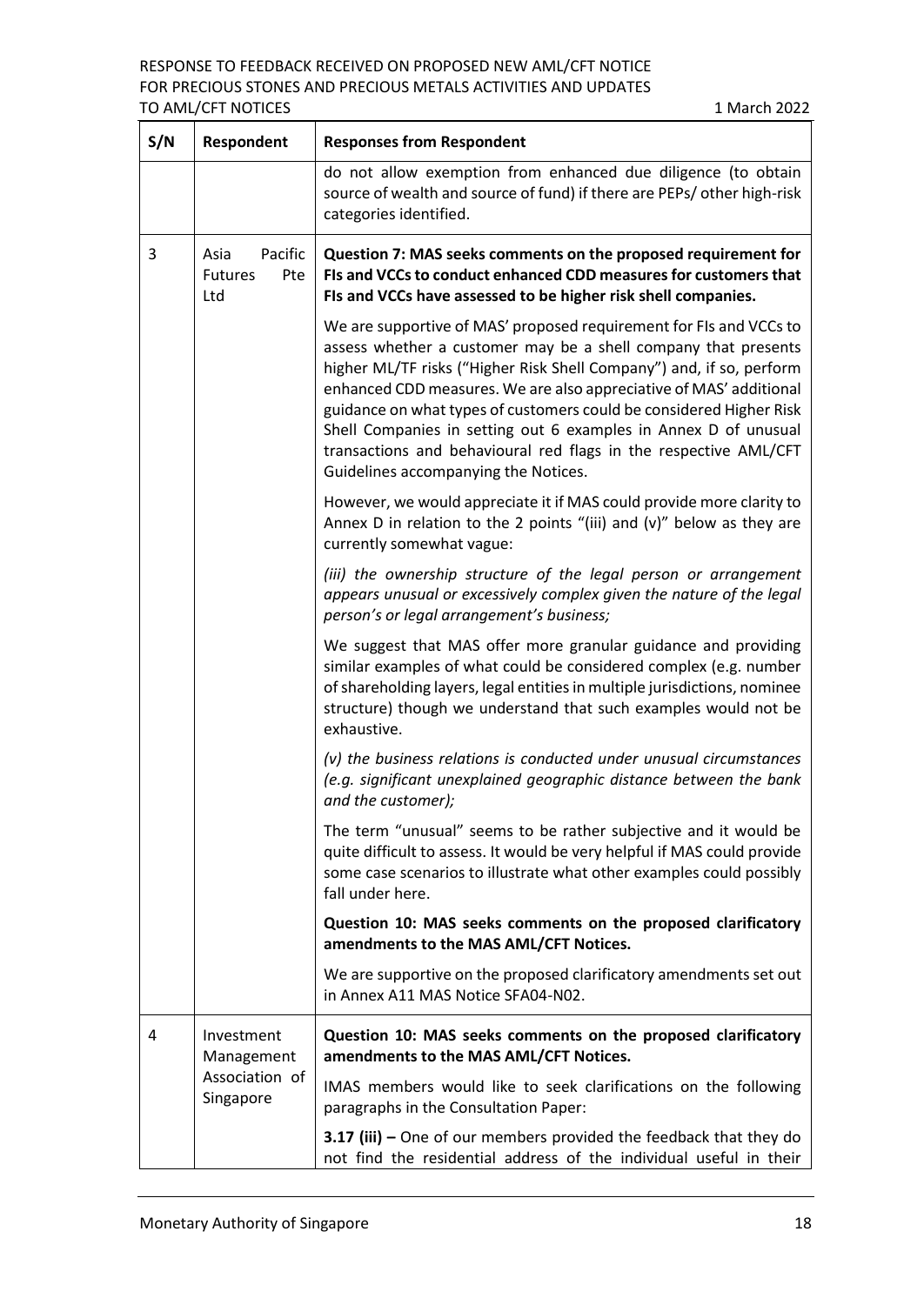| S/N | Respondent       | <b>Responses from Respondent</b>                                                                                                                                                                                                                                                                                                                                                                                                                                                                                                                                                                                                                                                                                                                                                                                                                                                                                                |  |  |
|-----|------------------|---------------------------------------------------------------------------------------------------------------------------------------------------------------------------------------------------------------------------------------------------------------------------------------------------------------------------------------------------------------------------------------------------------------------------------------------------------------------------------------------------------------------------------------------------------------------------------------------------------------------------------------------------------------------------------------------------------------------------------------------------------------------------------------------------------------------------------------------------------------------------------------------------------------------------------|--|--|
|     |                  | assessment of ML/TF risks of the customer and screening of the<br>individuals authorised to act on behalf of the customer (including<br>authorised signatories). In particular, in the screening of such<br>individuals, the member relies on the name, date of birth and<br>nationality to identify true hits and is of the view that MAS' proposed<br>alternative of obtaining business address does not help mitigate any<br>risks either.                                                                                                                                                                                                                                                                                                                                                                                                                                                                                   |  |  |
|     |                  | Hence, the member would like to propose that MAS consider<br>removing the requirement to obtain residential addresses and<br>provide Financial Institutions ("FIs") with the flexibility to obtain any<br>identification documents we deem necessary to identify the<br>individual for any ML/TF risks.                                                                                                                                                                                                                                                                                                                                                                                                                                                                                                                                                                                                                         |  |  |
|     |                  | 3.17 (iv) - Some of our members would like the MAS to clarify and<br>elaborate what the "electronic means of verification" entail, and if the<br>Authority will be able to provide: (i) some examples as to how FIs can<br>go about obtaining such electronic means of verification as an<br>alternative to specimen signatures, and (ii) how these electronic<br>methods can be used for verification purposes?                                                                                                                                                                                                                                                                                                                                                                                                                                                                                                                |  |  |
|     |                  | In addition, our members would like to request that MAS provides, in<br>the Notice or guidelines, for the option to accept soft copies of<br>Certified True Copy ("CTC") documents instead of hard copy originals.<br>To ensure that the documents are authentic, MAS could consider<br>allowing FIs to accept the documents from a representative of the<br>client whom FIs know and sent out from the client's corporate email<br>domain. The usual certification requirements will continue to apply<br>i.e. the document may only be certified to be a true copy by a<br>qualified person e.g. notary public, lawyer, etc. Entities around the<br>globe have increasingly gone paperless as part of global sustainability<br>efforts, of which MAS has been advocating for too. It would be helpful<br>if MAS could reconsider and clarify its regulatory stance on whether<br>soft copies of CTC documents are acceptable. |  |  |
| 5   | <b>MUFG Bank</b> | Question 10: MAS seeks comments on the proposed clarificatory<br>amendments to the MAS AML/CFT Notices.                                                                                                                                                                                                                                                                                                                                                                                                                                                                                                                                                                                                                                                                                                                                                                                                                         |  |  |
|     |                  | We set out our comments below, in relation to specific sections of the<br>draft Notice:                                                                                                                                                                                                                                                                                                                                                                                                                                                                                                                                                                                                                                                                                                                                                                                                                                         |  |  |
|     |                  | Paragraph 6.11 states that the amendments clarify that the bank<br>İ.<br>is allowed to use electronic methods, as an alternative to a<br>specimen signature, to verify that a natural person is the person<br>authorised to act on the customer's behalf.                                                                                                                                                                                                                                                                                                                                                                                                                                                                                                                                                                                                                                                                       |  |  |
|     |                  | We would appreciate some examples of appropriate electronic<br>means.                                                                                                                                                                                                                                                                                                                                                                                                                                                                                                                                                                                                                                                                                                                                                                                                                                                           |  |  |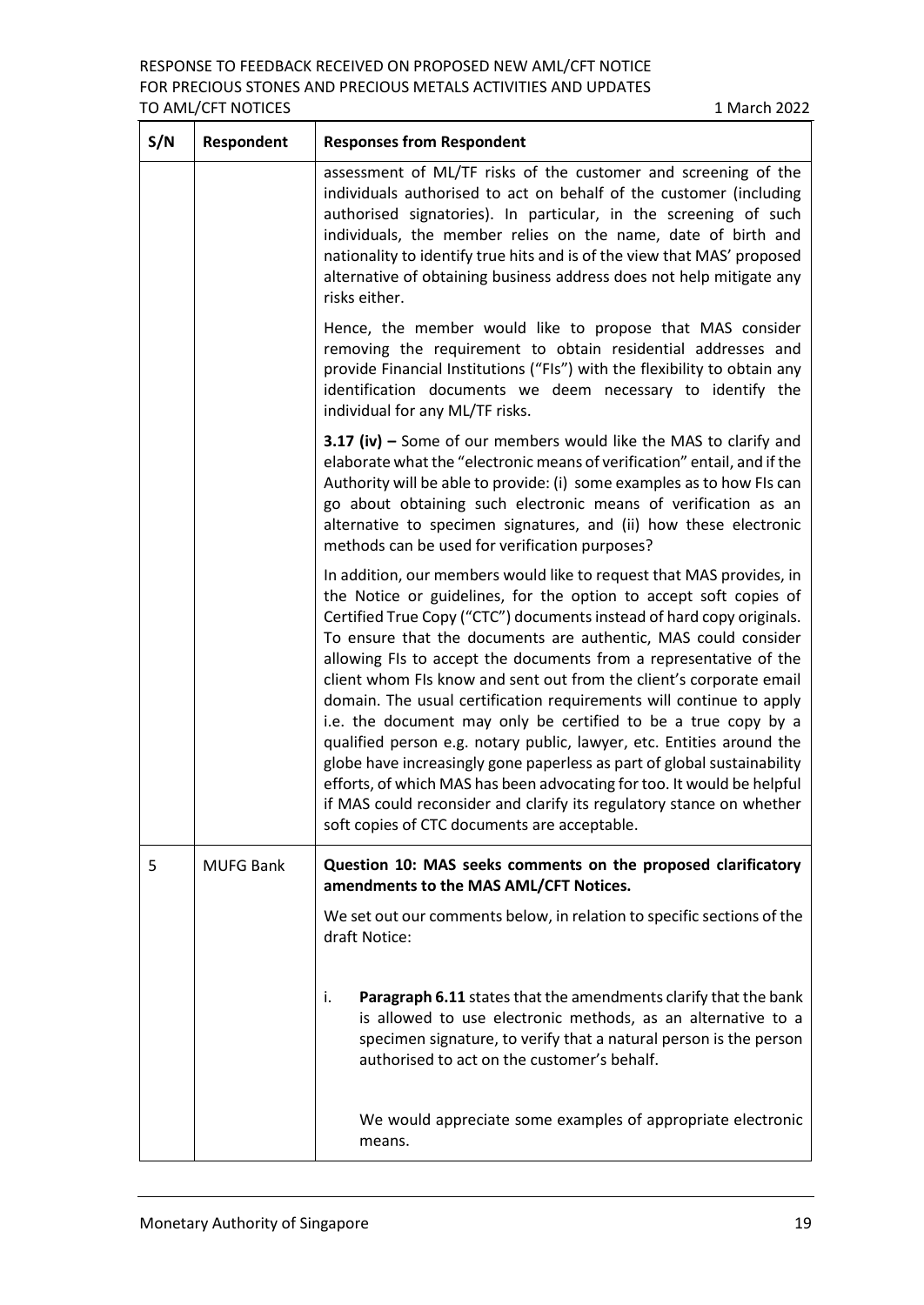| S/N | Respondent                       | <b>Responses from Respondent</b>                                                                                                                                                                                                                                                                                                                                                                                                                                                                                                                                                                                                                                                                                                                                                 |  |  |
|-----|----------------------------------|----------------------------------------------------------------------------------------------------------------------------------------------------------------------------------------------------------------------------------------------------------------------------------------------------------------------------------------------------------------------------------------------------------------------------------------------------------------------------------------------------------------------------------------------------------------------------------------------------------------------------------------------------------------------------------------------------------------------------------------------------------------------------------|--|--|
|     |                                  | Paragraph 6.16(c) states that the amendments clarify that the<br>ii.<br>exemption cannot be relied on when the customer has been<br>granted a waiver by SGX from the requirements relating to<br>disclosure of its beneficial owners.                                                                                                                                                                                                                                                                                                                                                                                                                                                                                                                                            |  |  |
|     |                                  | We would appreciate guidance on how a bank could verify<br>whether its customer has been granted a waiver by SGX.                                                                                                                                                                                                                                                                                                                                                                                                                                                                                                                                                                                                                                                                |  |  |
|     |                                  | Paragraph 8.6 states that the amendments are to introduce<br>iii.<br>requirements for the bank to assess whether a customer may be<br>a shell company that presents higher ML/TF risks and, if so,<br>perform enhanced CDD measures.                                                                                                                                                                                                                                                                                                                                                                                                                                                                                                                                             |  |  |
|     |                                  | With regard to paragraph 8.6(c)(iii), we would be grateful for<br>some guiding principles for defining "substantive financial<br>activity".                                                                                                                                                                                                                                                                                                                                                                                                                                                                                                                                                                                                                                      |  |  |
| 6   | Phillip<br>Securities Pte<br>Ltd | Question 6: MAS seeks comments on the proposals to align existing<br>AML/CFT requirements for banks, merchant banks, finance<br>companies, credit card or charge card licensees and CMS licensees<br>in relation to digital token transactions they conduct, with that for<br>DPT service providers. The proposals are as follows:                                                                                                                                                                                                                                                                                                                                                                                                                                               |  |  |
|     |                                  | (a) No threshold for the application of CDD i.e. require CDD to<br>be conducted from the first dollar, for occasional<br>transactions involving DPTs or DCMPTs                                                                                                                                                                                                                                                                                                                                                                                                                                                                                                                                                                                                                   |  |  |
|     |                                  | (b) Value Transfer Requirements for DPT or DCMPT Services                                                                                                                                                                                                                                                                                                                                                                                                                                                                                                                                                                                                                                                                                                                        |  |  |
|     |                                  | (c) AML/CFT requirements in FI-specific Notice to apply to<br><b>Digital Token Transactions</b>                                                                                                                                                                                                                                                                                                                                                                                                                                                                                                                                                                                                                                                                                  |  |  |
|     |                                  | (1) We are of the view that new paras 6.40A and 10A (which we note<br>are adapted from MAS Notice 626 on 'Wire transfers') should not<br>apply to transfers involving digital CMP token transactions that<br>are traded on an approved exchange or recognized market<br>operator ("RMO") licensed by the MAS (e.g. HG Exchange) where<br>(i) the trading is executed by its trading members which are<br>Capital Markets Services licensees or exempt CMS licensees<br>("CMIs") in Singapore, and (ii) by the client(s) of these CMS<br>licensees or exempt holders. The reasons for this are as follows:<br>(a) The clients of the CMIs would have gone through the<br>necessary KYC required under the MAS AML Notice<br>governing the trading members of the exchange or RMO. |  |  |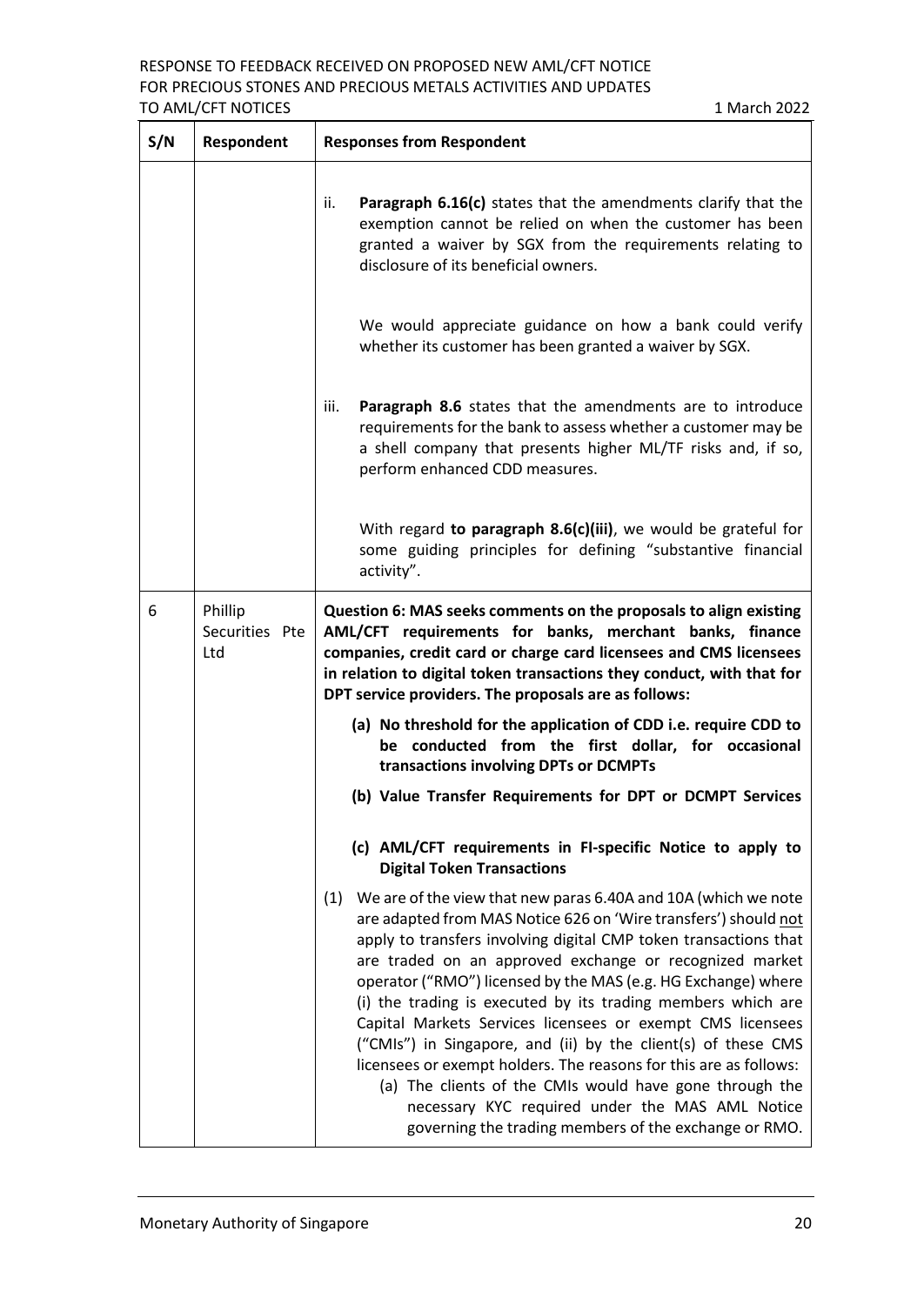| S/N | Respondent | <b>Responses from Respondent</b>                                                                                                                                                                                                                                                                                                                                                                                                                                                                                                                                                                                                                                                                                                                                                                                                                                                                                                                                                                                                                                                                                                                                                                                                                                                                                                                                                                                                                                                                                                                                                                                                                                                                                                                                         |  |  |
|-----|------------|--------------------------------------------------------------------------------------------------------------------------------------------------------------------------------------------------------------------------------------------------------------------------------------------------------------------------------------------------------------------------------------------------------------------------------------------------------------------------------------------------------------------------------------------------------------------------------------------------------------------------------------------------------------------------------------------------------------------------------------------------------------------------------------------------------------------------------------------------------------------------------------------------------------------------------------------------------------------------------------------------------------------------------------------------------------------------------------------------------------------------------------------------------------------------------------------------------------------------------------------------------------------------------------------------------------------------------------------------------------------------------------------------------------------------------------------------------------------------------------------------------------------------------------------------------------------------------------------------------------------------------------------------------------------------------------------------------------------------------------------------------------------------|--|--|
|     |            | (b) Such trades in digital CMP tokens are not carried out<br>anonymously, just as in the case of any capital market<br>product transactions on an approved exchange like SGX.                                                                                                                                                                                                                                                                                                                                                                                                                                                                                                                                                                                                                                                                                                                                                                                                                                                                                                                                                                                                                                                                                                                                                                                                                                                                                                                                                                                                                                                                                                                                                                                            |  |  |
|     |            | (c) We do not agree that para 112 of FATF Guidance on Risk<br>Based Approach to Virtual Assets and Virtual Asset<br>Service Providers - "In accordance with the functional<br>of the FATF Recommendations,<br>approach<br>the<br>requirements relating to wire transfers and related<br>messages under Recommendation 16 apply to all<br>providers of such services, including VASPs that provide<br>services or engage in activities, such as VA transfers, that<br>are functionally analogous to wire transfers" - applies in<br>the context of trading and settlement of digital CMP<br>tokens. Trade settlement for digital CMP token<br>transactions on an exchange or RMO is very different<br>from wire transfers. For example, when a trade takes<br>place, the 'value transfer' happens when the digital CMP<br>token is transferred to another financial institution (i.e.<br>on behalf of the buyer in the trade). Before such value<br>transfer can happen, the other party (i.e. the buyer) will<br>have to pay for the digital CMP token. The process is<br>similar to that for non-digital CMP transactions on an<br>exchange such as SGX and the new paras 10A and 6.40A<br>do not apply to non-digital CMPs and similarly should not<br>apply to digital CMP token trades by clients of CMS<br>licensees (or exempt CMS holders) on an approved<br>exchange or RMO. Perhaps MAS could let us know how<br>digital CMP token trades are functionally analogous to<br>wire transfers so that we are able to better appreciate the<br>policy intention of this new requirement being imposed<br>on digital CMP token transactions, and not on traditional<br>non-digital CMP transactions (eg CMP transactions or<br>CMP transfers that take place on SGX). |  |  |
|     |            | If MAS proceeds with retaining the new paras 6.40A and 10A, we<br>(2)<br>propose that the requirement in para 10A be less prescriptive if<br>the policy intention is for the authorities to be able to trace the<br>transfer. The requirement should state that the CMI should<br>record adequate details of the value transfer so as to permit its<br>reconstruction, including but not limited to, the date of the value<br>transfer, the type and value of digital CMP token(s) transferred<br>and the value date, instead of prescribing the details that each<br>stage should contain and provide. As stated in (1) above, only<br>clients of the CMI are allowed to trade and they are subjected to<br>KYC requirements.                                                                                                                                                                                                                                                                                                                                                                                                                                                                                                                                                                                                                                                                                                                                                                                                                                                                                                                                                                                                                                           |  |  |
|     |            | In relation to para 6.40A, read with para 6.40, we would like<br>(3)<br>confirm that the CMI is not required to screen for value transfer                                                                                                                                                                                                                                                                                                                                                                                                                                                                                                                                                                                                                                                                                                                                                                                                                                                                                                                                                                                                                                                                                                                                                                                                                                                                                                                                                                                                                                                                                                                                                                                                                                |  |  |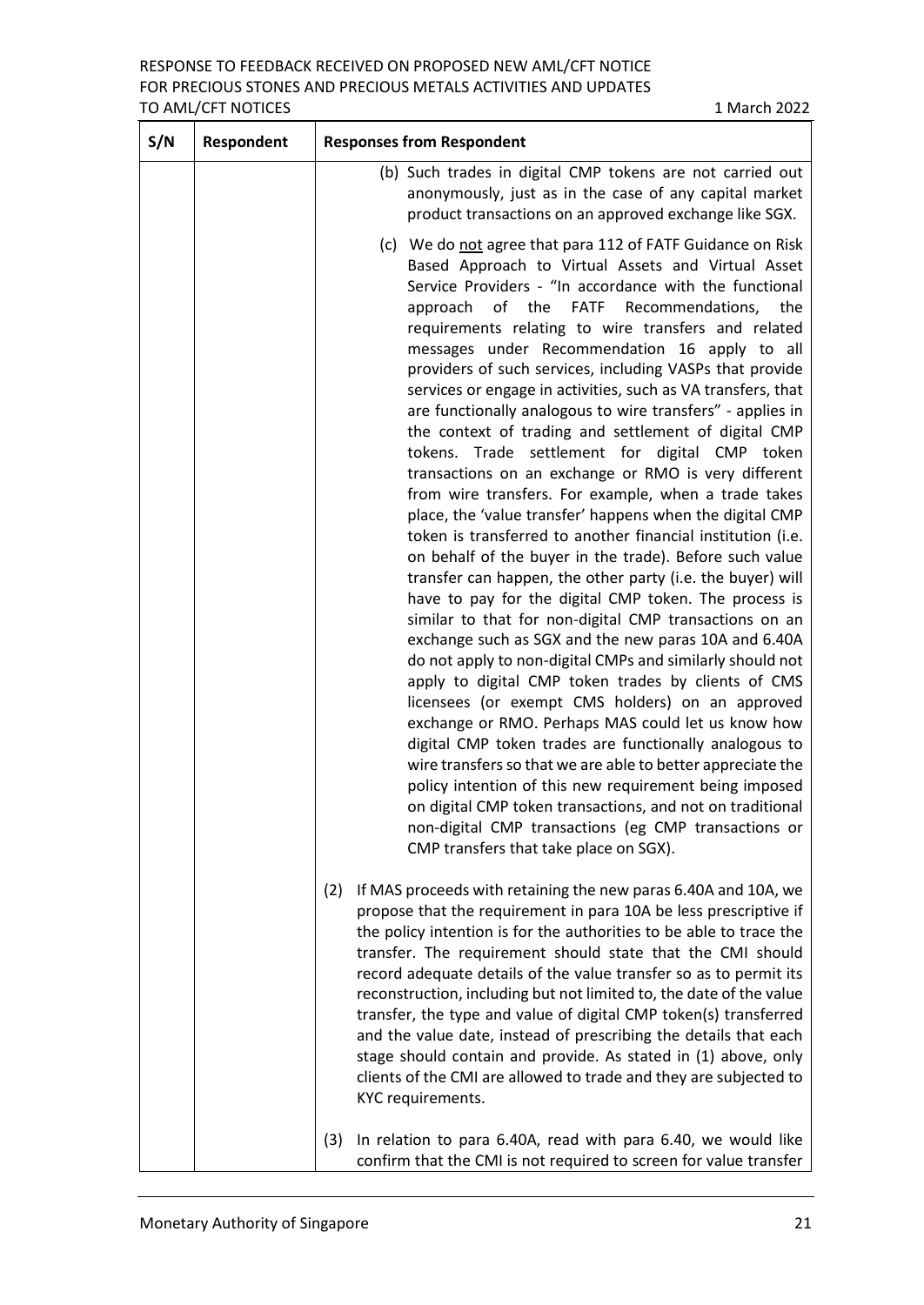| S/N | <b>Respondent</b>                                                          | <b>Responses from Respondent</b>                                                                                                                                                                                                                                                                                                                                                                                                                                                                                                                                                                                                                                                                                                                                                                                                                                                                                                                                                                                                                                                                                                                                          |  |  |
|-----|----------------------------------------------------------------------------|---------------------------------------------------------------------------------------------------------------------------------------------------------------------------------------------------------------------------------------------------------------------------------------------------------------------------------------------------------------------------------------------------------------------------------------------------------------------------------------------------------------------------------------------------------------------------------------------------------------------------------------------------------------------------------------------------------------------------------------------------------------------------------------------------------------------------------------------------------------------------------------------------------------------------------------------------------------------------------------------------------------------------------------------------------------------------------------------------------------------------------------------------------------------------|--|--|
|     |                                                                            | originator or beneficiary if the CMI does not intend to or does not<br>undertake any transaction for the person. For example, the CMI<br>acts for the value transfer originator i.e. seller of the digital CMP<br>token, the CMI is not required to screen the value transfer<br>beneficiary because the CMI does not effect the transaction for<br>the beneficiary i.e. the buyer of the digital CMP token. The other<br>trading member on the exchange or RMO will be acting for the<br>beneficiary.                                                                                                                                                                                                                                                                                                                                                                                                                                                                                                                                                                                                                                                                    |  |  |
|     |                                                                            | We would like to clarify that in para 10A.6, which states that<br>(4)<br>"include in the message or that accompanies or relates to the<br>value transfer the information required by paragraphs 10A.4(a)<br>to $13.4(d)$ ", there appears to be a typo where reference is made<br>to 'paragraphs $10A.4(a)$ to $13.4(d)'$ . It should be paragraphs<br>10A.4(a) to 10A.4(d)?                                                                                                                                                                                                                                                                                                                                                                                                                                                                                                                                                                                                                                                                                                                                                                                              |  |  |
| 7   | Sumitomo<br>Mitsui Banking                                                 | Question 10: MAS seeks comments on the proposed clarificatory<br>amendments to the MAS AML/CFT Notices.                                                                                                                                                                                                                                                                                                                                                                                                                                                                                                                                                                                                                                                                                                                                                                                                                                                                                                                                                                                                                                                                   |  |  |
|     | Corporation<br>Singapore<br><b>Branch</b>                                  | 1. In relation to para 15.7A of MAS 626, we would like to seek<br>clarification as to whether MAS only expects sharing of STR<br>information at group level of Singapore incorporated banks and if<br>not, how the intention would be reflected for foreign bank<br>branches<br>In relation to para 3.17 ii and iii, we would (i) like to clarify if the<br>2.<br>customers are corporates, whether the assessment and<br>documentation can be done at policy level. As an example, if<br>customers are listed corporates assessed as not being high risk,<br>could the requirements not to have to collect Unique IDs and<br>residential addresses for all customers in this category be a policy<br>decision rather than one made for each customer on a case by<br>case basis (ii) appreciate clarification or guidance on what MAS<br>would consider as "after taking reasonable measures" and (ii) like<br>to confirm that the assessment of the risk of the customer being<br>"not high" does not refer to the overall customer risk rating but<br>rather the risk in relation to being unable to obtain the<br>information that is referred to<br>[Redacted]<br>З. |  |  |
| 8   | The Northern<br>Trust<br>Company<br>Singapore<br>Branch ("TNTC<br>$SB''$ ) | Question 6: MAS seeks comments on the proposals to align existing<br>AML/CFT requirements for banks, merchant banks, finance<br>companies, credit card or charge card licensees and CMS licensees<br>in relation to digital token transactions they conduct, with that for<br>DPT service providers. The proposals are as follows:                                                                                                                                                                                                                                                                                                                                                                                                                                                                                                                                                                                                                                                                                                                                                                                                                                        |  |  |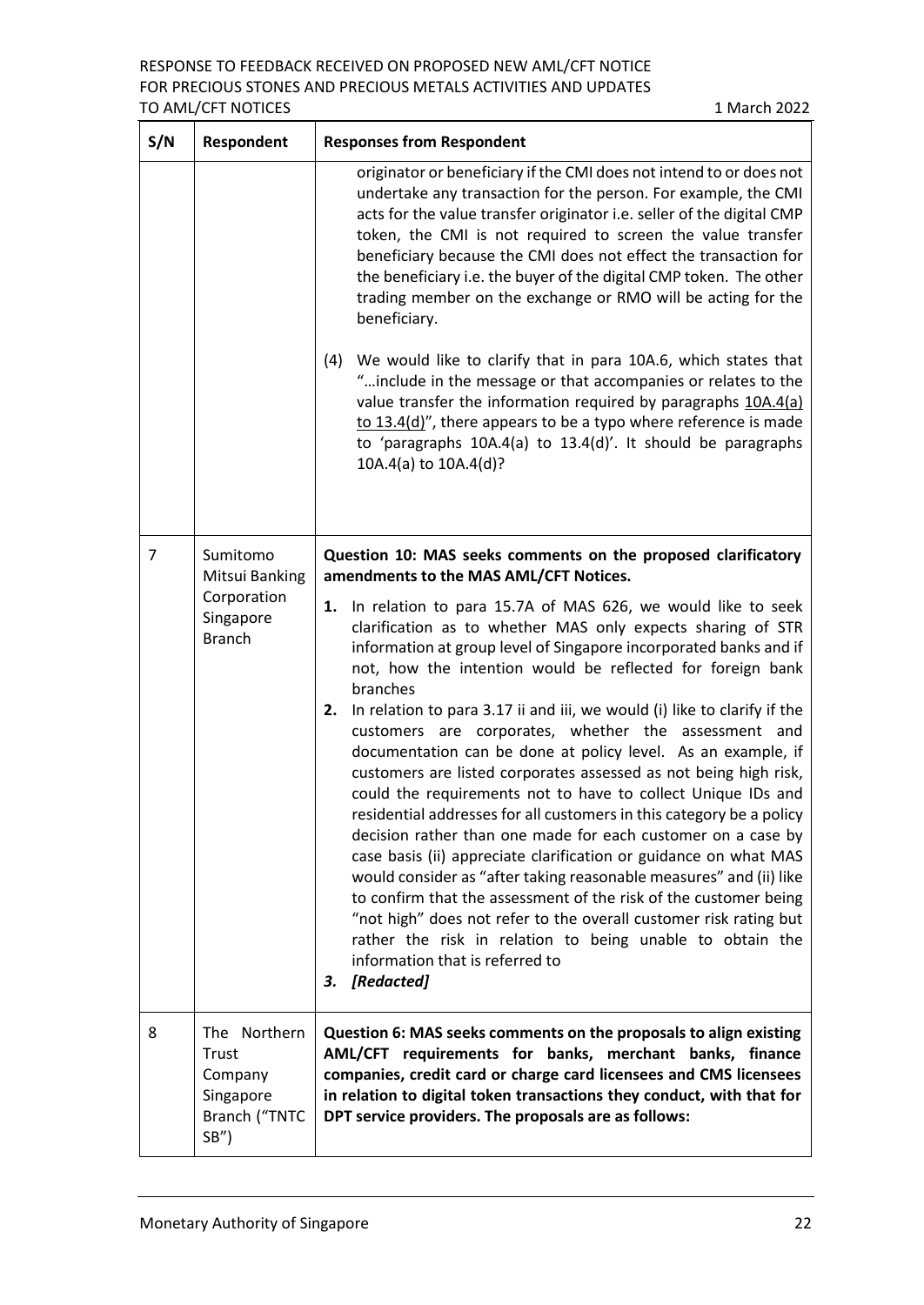| S/N | Respondent | <b>Responses from Respondent</b>                                                                                                                                                                                                                                                                    |  |  |
|-----|------------|-----------------------------------------------------------------------------------------------------------------------------------------------------------------------------------------------------------------------------------------------------------------------------------------------------|--|--|
|     |            | (a) No threshold for the application of CDD i.e. require CDD to<br>be conducted from the first dollar, for occasional<br>transactions involving DPTs or DCMPTs                                                                                                                                      |  |  |
|     |            | (b) Value Transfer Requirements for DPT or DCMPT Services                                                                                                                                                                                                                                           |  |  |
|     |            | (c) AML/CFT requirements in FI-specific Notice to apply to<br><b>Digital Token Transactions</b>                                                                                                                                                                                                     |  |  |
|     |            | (1) In paragraph $6.18$ of Annex $A(3)$ on the draft amended MAS<br>Notice 626, the MAS is proposing to require banks to obtain the<br>purpose and intended nature of business relations when<br>undertaking a transaction without an account being opened.                                         |  |  |
|     |            | The Bank understands that 'business relations' as defined in MAS<br>Notice 626 means -                                                                                                                                                                                                              |  |  |
|     |            | (a) the opening or maintenance of an account by the bank in the<br>name of; or                                                                                                                                                                                                                      |  |  |
|     |            | (b) the provision of financial advice by the bank to,                                                                                                                                                                                                                                               |  |  |
|     |            | a person (whether a natural person, legal person or legal<br>arrangement).                                                                                                                                                                                                                          |  |  |
|     |            | Hence, where banks undertake a transaction without an account<br>being opened, the Bank would like to understand if the MAS'<br>intention is to requires banks to obtain the purpose and intended<br>nature of the transaction instead of business relations.                                       |  |  |
|     |            | (2) In paragraph 6.20A of Annex A(3) on the draft amended MAS<br>Notice 626, the MAS is proposing to require banks to perform<br>enhanced risk mitigation measures where the transaction<br>involves a transfer of a digital token to or a receipt of a digital<br>token from an entity other than: |  |  |
|     |            | (a) a financial institution as defined in section 27A(6) of the MAS<br>Act; or                                                                                                                                                                                                                      |  |  |
|     |            | (b) a financial institution incorporated or established outside<br>Singapore that is subject to and supervised for compliance<br>with AML/CFT requirements consistent with standards set by<br>the FATF.                                                                                            |  |  |
|     |            | The Bank would like to seek the MAS' guidance on the details of<br>the enhanced risk mitigation measures that banks may perform.                                                                                                                                                                    |  |  |
|     |            | (3) In paragraph 8.3 of Annex A(3) on the draft amended MAS Notice<br>626, the MAS is proposing to require banks to obtain approval                                                                                                                                                                 |  |  |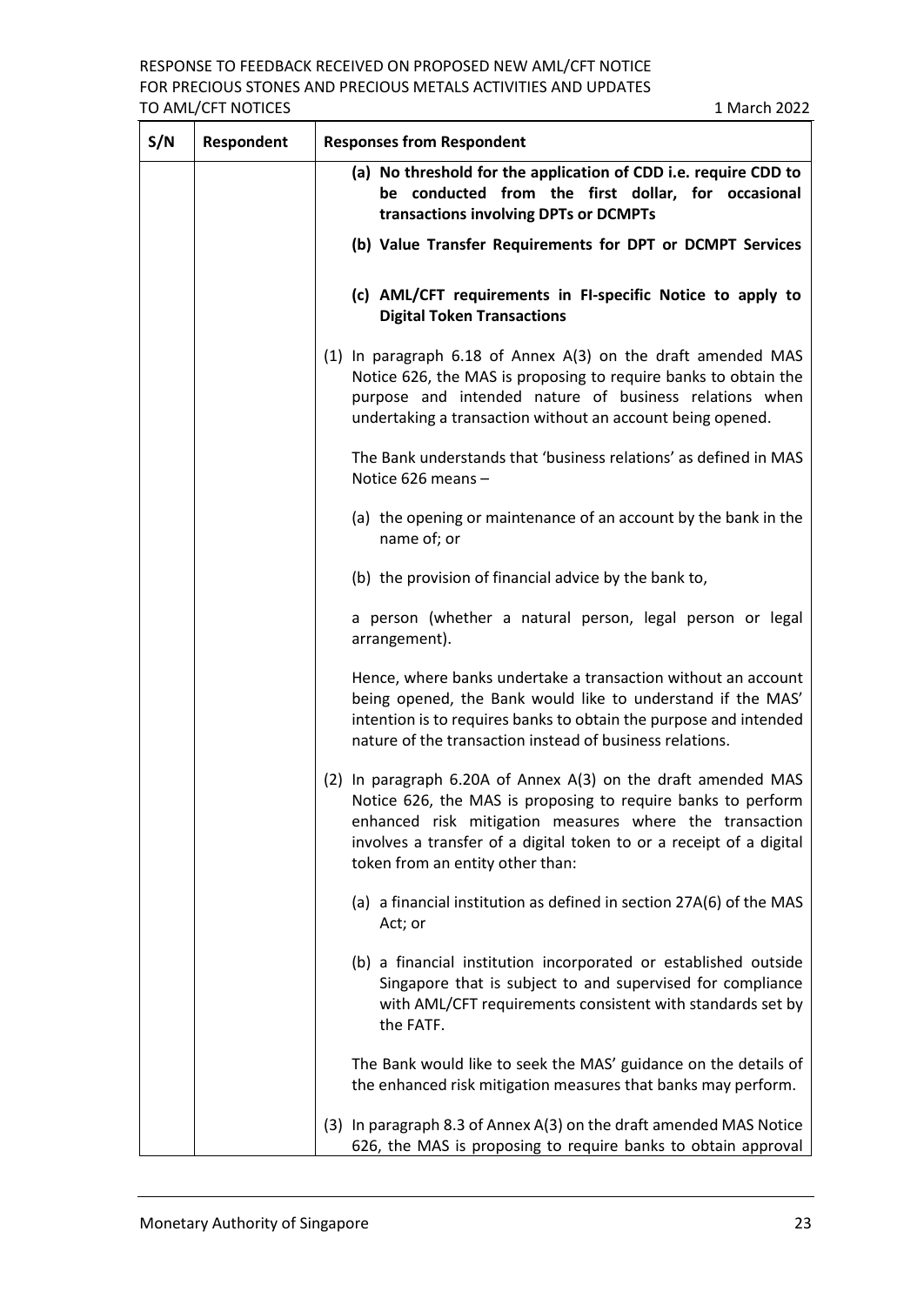| S/N | <b>Respondent</b> | <b>Responses from Respondent</b>                                                                                                                                                                                                                                                                                                                                             |
|-----|-------------------|------------------------------------------------------------------------------------------------------------------------------------------------------------------------------------------------------------------------------------------------------------------------------------------------------------------------------------------------------------------------------|
|     |                   | from their senior management when undertaking any transaction<br>without any account being opened for a customer where the<br>customer or any beneficial owner of the customer is determined<br>to be a politically exposed person, or a family member or close<br>associate of a politically exposed person under paragraph 8.2.                                            |
|     |                   | Where the transaction is time-sensitive, the Bank would like to<br>seek the MAS' clarifications on whether the transaction can be<br>undertaken prior to obtaining the senior management approval.                                                                                                                                                                           |
|     |                   | Question 10: MAS seeks comments on the proposed clarificatory<br>amendments to the MAS AML/CFT Notices.                                                                                                                                                                                                                                                                      |
|     |                   | $(1)$ In paragraph 6.11 of Annex A $(3)$ on the draft amended MAS<br>Notice 626, the MAS is proposing that banks be allowed to use<br>electronic methods, as an alternative to a specimen signature, to<br>verify that a natural person is the person authorized to act on the<br>customer's behalf.<br>The Bank would like to seek the MAS' guidance on the details of      |
|     |                   | the electronic means of verification that banks may use.                                                                                                                                                                                                                                                                                                                     |
|     |                   | (2) In paragraph 6.11B of Annex A(3) on the draft amended MAS<br>Notice 626, the MAS is proposing that where banks have obtained<br>the business address of the natural person referred to in<br>paragraph 6.11A, the banks are required to take reasonable<br>measures to verify the business address using reliable,<br>independent source data, documents or information. |
|     |                   | The Bank noted that [Redacted] banks need not verify the<br>business address of the natural person appointed to act on behalf<br>of the customer provided that the following conditions are met:                                                                                                                                                                             |
|     |                   | (a) The customer is not of high ML/TF risk;                                                                                                                                                                                                                                                                                                                                  |
|     |                   | (b) Reasonable attempts had been made to verify the business<br>address and there are legitimate reasons for the customer not<br>to provide the supporting documents for verification. The<br>attempts made and assessment of the legitimacy of the<br>reasons are documented; and                                                                                           |
|     |                   | (c) The other identification information are obtained and verified<br>as required.                                                                                                                                                                                                                                                                                           |
|     |                   | The Bank would like to seek the MAS' clarifications on whether<br>the exemption from verifying the business address of the natural<br>person appointed to act on behalf of the customer [Redacted] will<br>be allowed.                                                                                                                                                       |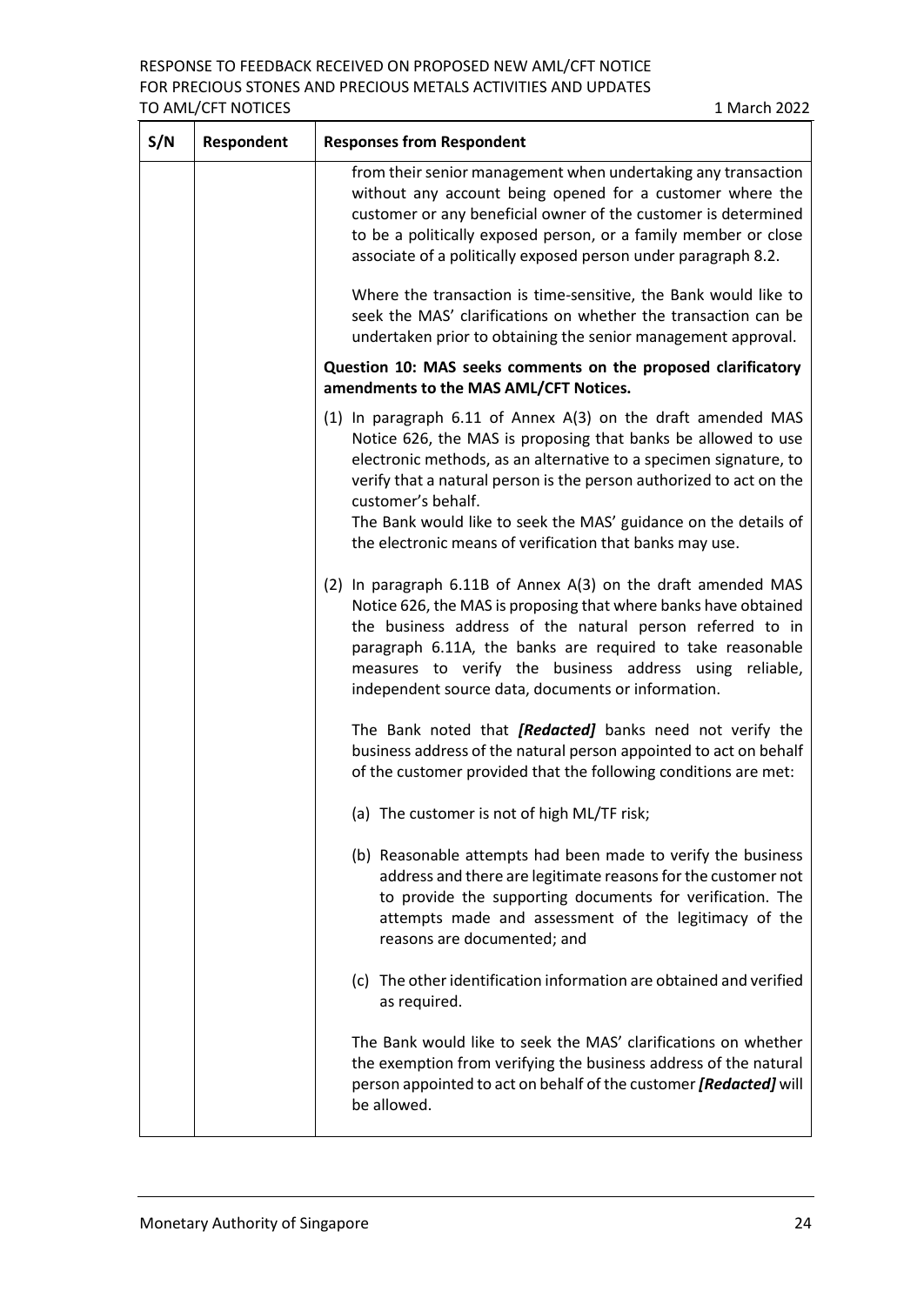| S/N | <b>Respondent</b> | <b>Responses from Respondent</b>                                                                                                                                                                                                                                                                                                                                                                                                                                                                                                                                                                                                                    |
|-----|-------------------|-----------------------------------------------------------------------------------------------------------------------------------------------------------------------------------------------------------------------------------------------------------------------------------------------------------------------------------------------------------------------------------------------------------------------------------------------------------------------------------------------------------------------------------------------------------------------------------------------------------------------------------------------------|
|     |                   | (3) In paragraph 6.16 of Annex A(3) on the draft amended MAS<br>Notice 626, the MAS is proposing to clarify that the exemption<br>from inquiring about the beneficial ownership of a customer who<br>is listed on the Singapore Exchange ("SGX") cannot be relied on<br>when the customer has been granted a waiver by SGX from the<br>requirements relating to disclosure of its beneficial owners.<br>The Bank would like to seek the MAS' guidance on the appropriate<br>measures to check whether a customer who is listed on SGX has<br>been granted a waiver by SGX from the requirements relating to<br>disclosure of its beneficial owners. |
| 9   | Respondent A      | Question 1: MAS seeks comments on whether the above section<br>provides a clear delineation between the scope of the proposed<br>PSM Notice and the scope of the FI-specific AML/CFT Notice.<br>Respondent A agrees it is clear.                                                                                                                                                                                                                                                                                                                                                                                                                    |
|     |                   | Question 2: MAS seeks comments on whether the proposed<br>definition of "regulated dealing" is wide enough to encompass all<br>PSM activities conducted by FIs, or whether FIs may conduct other<br>business transactions involving PSMs that do not fall within the<br>proposed definition of "regulated dealing". Where applicable,<br>please provide details of such business transactions that do not fall<br>within the proposed definition of "regulated dealing".                                                                                                                                                                            |
|     |                   | i) Please refer to the table below for the product offerings. Will spot<br>commodity trading where there is no physical delivery, be included or<br>out of scope, as per earlier response from AMLD?                                                                                                                                                                                                                                                                                                                                                                                                                                                |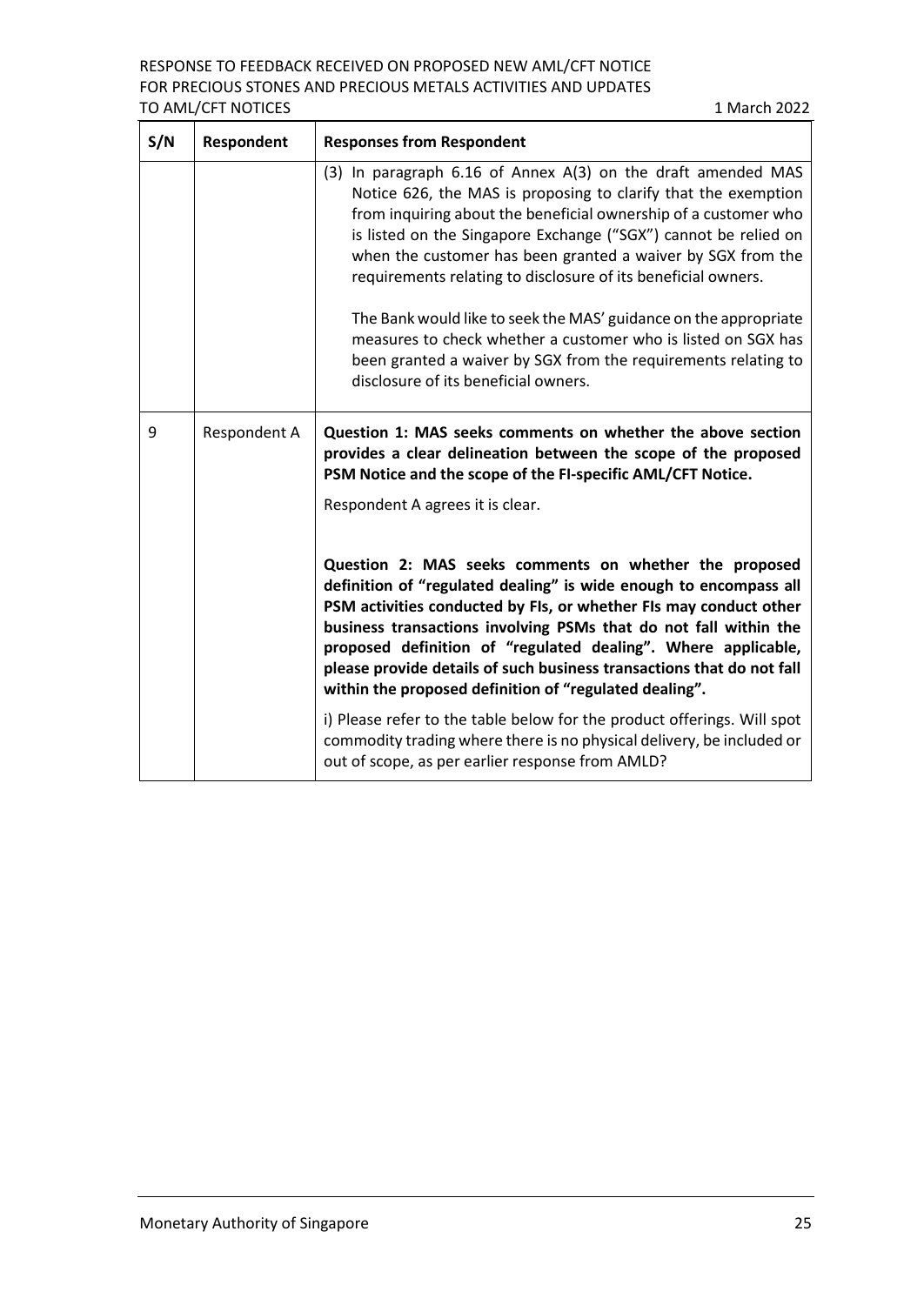#### RESPONSE TO FEEDBACK RECEIVED ON PROPOSED NEW AML/CFT NOTICE FOR PRECIOUS STONES AND PRECIOUS METALS ACTIVITIES AND UPDATES TO AML/CFT NOTICES 1 March 2022

| S/N | Respondent | <b>Responses from Respondent</b>                                                                                                                                                                                                                                                                                                           |                          |                                                                                                                                      |                                                                                            |
|-----|------------|--------------------------------------------------------------------------------------------------------------------------------------------------------------------------------------------------------------------------------------------------------------------------------------------------------------------------------------------|--------------------------|--------------------------------------------------------------------------------------------------------------------------------------|--------------------------------------------------------------------------------------------|
|     |            | PB Offering involving PSM:                                                                                                                                                                                                                                                                                                                 | (with physical delivery) | Spot commodity trading Spot commodity trading<br>(without physical delivery)                                                         | Structured products with PS/PM<br>underlying (e.g. gold/silver<br>linked SNs, OTC options) |
|     |            | Proposed definition of "regulated dealing":                                                                                                                                                                                                                                                                                                |                          |                                                                                                                                      |                                                                                            |
|     |            | (a) Manufacturing any precious stone,<br>precious metal or precious product;                                                                                                                                                                                                                                                               |                          |                                                                                                                                      |                                                                                            |
|     |            | (b) Importing or possessing for sale any                                                                                                                                                                                                                                                                                                   |                          |                                                                                                                                      |                                                                                            |
|     |            | precious stone, precious metal or precious<br>product:                                                                                                                                                                                                                                                                                     |                          |                                                                                                                                      |                                                                                            |
|     |            | (c) Selling or offering for sale any precious<br>stone, precious metal or precious product;                                                                                                                                                                                                                                                |                          | As part of MAS' PSPM Data<br>Collection request, MAS clarified<br>that there is no need to include<br>transactions of spot commodity |                                                                                            |
|     |            |                                                                                                                                                                                                                                                                                                                                            |                          | trading where there is no<br>physical delivery of the<br>commodity. (3 <sup>rd</sup> attachment)                                     |                                                                                            |
|     |            | (d) Selling or redeeming any asset-backed<br>tokens;<br>For the avoidance of doubt, securities,<br>derivatives, commodity contracts and digital<br>payment tokens would not be captured under<br>the definition of "regulated dealing" as they<br>are excluded from the definition of "asset-                                              |                          |                                                                                                                                      | Securities/derivative contract<br>regulated under the SFA;<br>excluded from PSM Notice     |
|     |            | backed token". "Asset-backed token" in the<br>proposed PSM Notice would be defined as "a<br>token, certificate or other instrument backed<br>by one or more precious stones, precious<br>metals or precious products that entitles the<br>holder to the precious stone, precious metal<br>or precious product, or part of it, but excludes |                          |                                                                                                                                      |                                                                                            |
|     |            | a. securities or derivatives contracts<br>within the meanings of the Securities<br>and Futures Act;<br>b. commodity contracts within the                                                                                                                                                                                                   |                          |                                                                                                                                      |                                                                                            |
|     |            | meaning of the Commodity Trading<br>Act; and<br>c. digital payment tokens within the                                                                                                                                                                                                                                                       |                          |                                                                                                                                      |                                                                                            |
|     |            | meaning of the PS Act.<br>(e) Purchasing any precious stone, precious                                                                                                                                                                                                                                                                      |                          |                                                                                                                                      |                                                                                            |
|     |            | metal or precious product for the purposes<br>of resale.                                                                                                                                                                                                                                                                                   |                          |                                                                                                                                      |                                                                                            |
|     |            | ii) Cash transaction reporting $-$ request for more guidance on the<br>prescribed time and how the Bank may submit such CTR to STRO,<br>including the timeline to extend a copy to MAS. Can we also clarify if<br>debit of the payment from customer's CASA or credit of proceeds to<br>customer's CASA is also deemed as cash equivalent? |                          |                                                                                                                                      |                                                                                            |
|     |            | Question 4: MAS seeks comments on the proposal to require FIs to<br>perform CDD on all occasional transactions for which payment<br>exceeds \$20,000 in value, regardless of the payment mode.                                                                                                                                             |                          |                                                                                                                                      |                                                                                            |
|     |            | Respondent A agrees with MAS, this is aligned with MAS Notice 626<br>6.3(b) to conduct CDD when undertakes any transaction of a value<br>exceeding S\$20,000 for any customer who has not otherwise<br>established business relations with the bank.                                                                                       |                          |                                                                                                                                      |                                                                                            |
|     |            | Question 7: MAS seeks comments on the proposed requirement for<br>FIs and VCCs to conduct enhanced CDD measures for customers that<br>FIs and VCCs have assessed to be higher risk shell companies.                                                                                                                                        |                          |                                                                                                                                      |                                                                                            |
|     |            | Respondent A noted the indicators are qualitative nature, so we seek<br>more guidance on operationalising this requirement from MAS.                                                                                                                                                                                                       |                          |                                                                                                                                      |                                                                                            |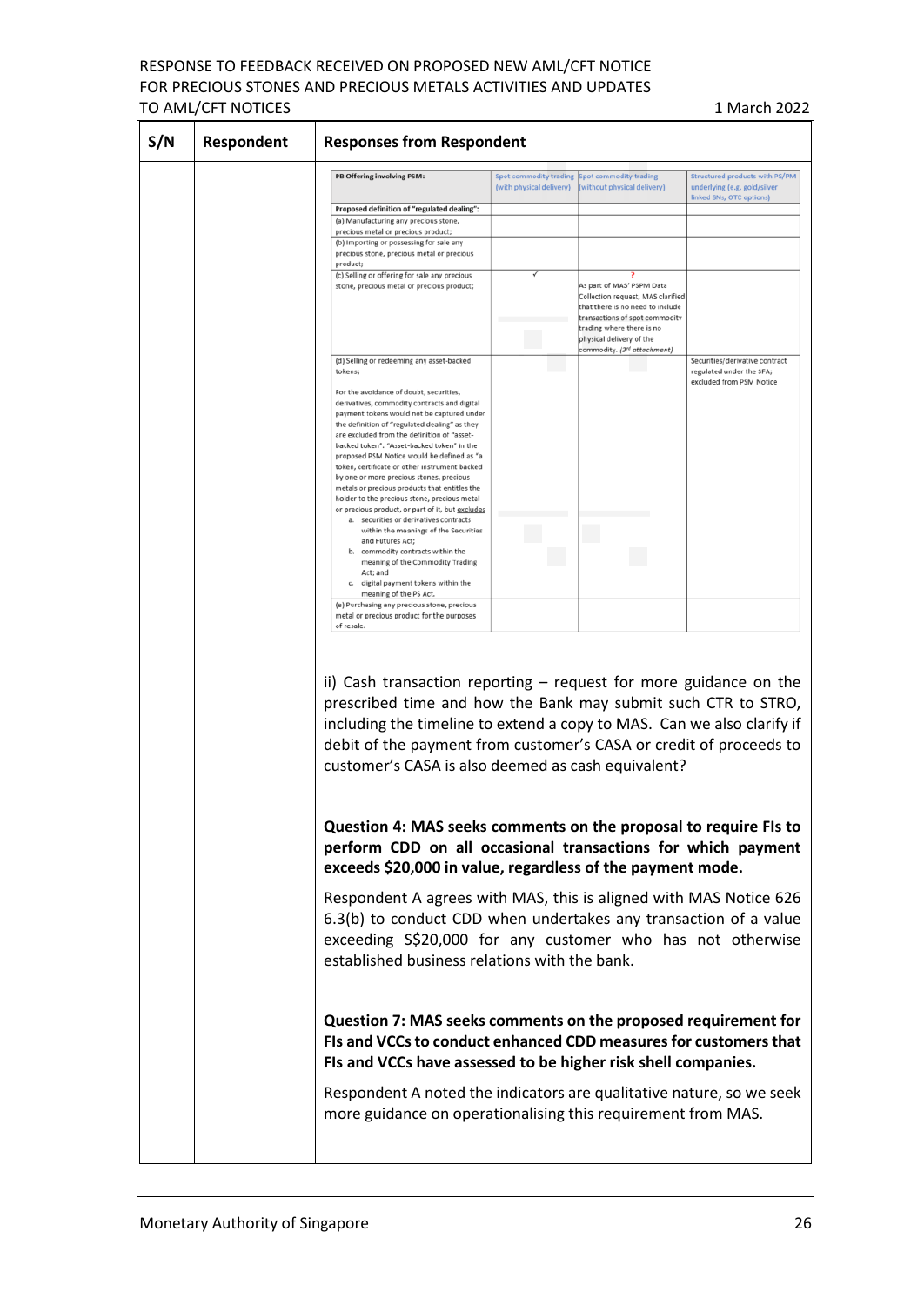| Respondent | <b>Responses from Respondent</b>                                                                                                                                                                                                                                                                                             |
|------------|------------------------------------------------------------------------------------------------------------------------------------------------------------------------------------------------------------------------------------------------------------------------------------------------------------------------------|
|            | Question 10: MAS seeks comments on the proposed clarificatory<br>amendments to the MAS AML/CFT Notices.                                                                                                                                                                                                                      |
|            | i) Will para 6-5-1 (Guidelines to Notice 626) be revised i.e. a bank may<br>verify the identities of connected parties using risk-based approach?                                                                                                                                                                            |
|            | ii) Para 6.8(b) appears to be an incremental requirement/expectation<br>i.e. FI should document the attempts as well as its assessment on the<br>legitimacy of these reasons for the customer not to provide the<br>required identifier. Kindly re-evaluate as the expectation in the<br>planned amendment is more feasible. |
|            | iii) Similar to Point ii, what is MAS's expectations on the extent of<br>documentation of the results of the assessment for para 6.11 (c).                                                                                                                                                                                   |
|            | iv) Para 6.16 (c) How can banks check if a waiver has or has not been<br>granted by SGX from the requirements relating to disclosure of its<br>BOs? Is such information readily available for banks to check? Is there<br>a list on SGX that have been granted this exemption?                                               |
|            | v) Para 6.32 (e) This is not possible for those unsolicited transfers<br>because of the nature of blockchain.                                                                                                                                                                                                                |
|            | vi) Para 8.6 (c) poses difficulty in operationalising the requirements in<br>full.                                                                                                                                                                                                                                           |
|            | For start-ups, there may not be ongoing, apparent or<br>٠<br>visible operation or business activity<br>To define "substantive financial activity". Do also note<br>ш<br>that PICs in Private Banking would not typically have<br>business activity.                                                                          |
|            |                                                                                                                                                                                                                                                                                                                              |